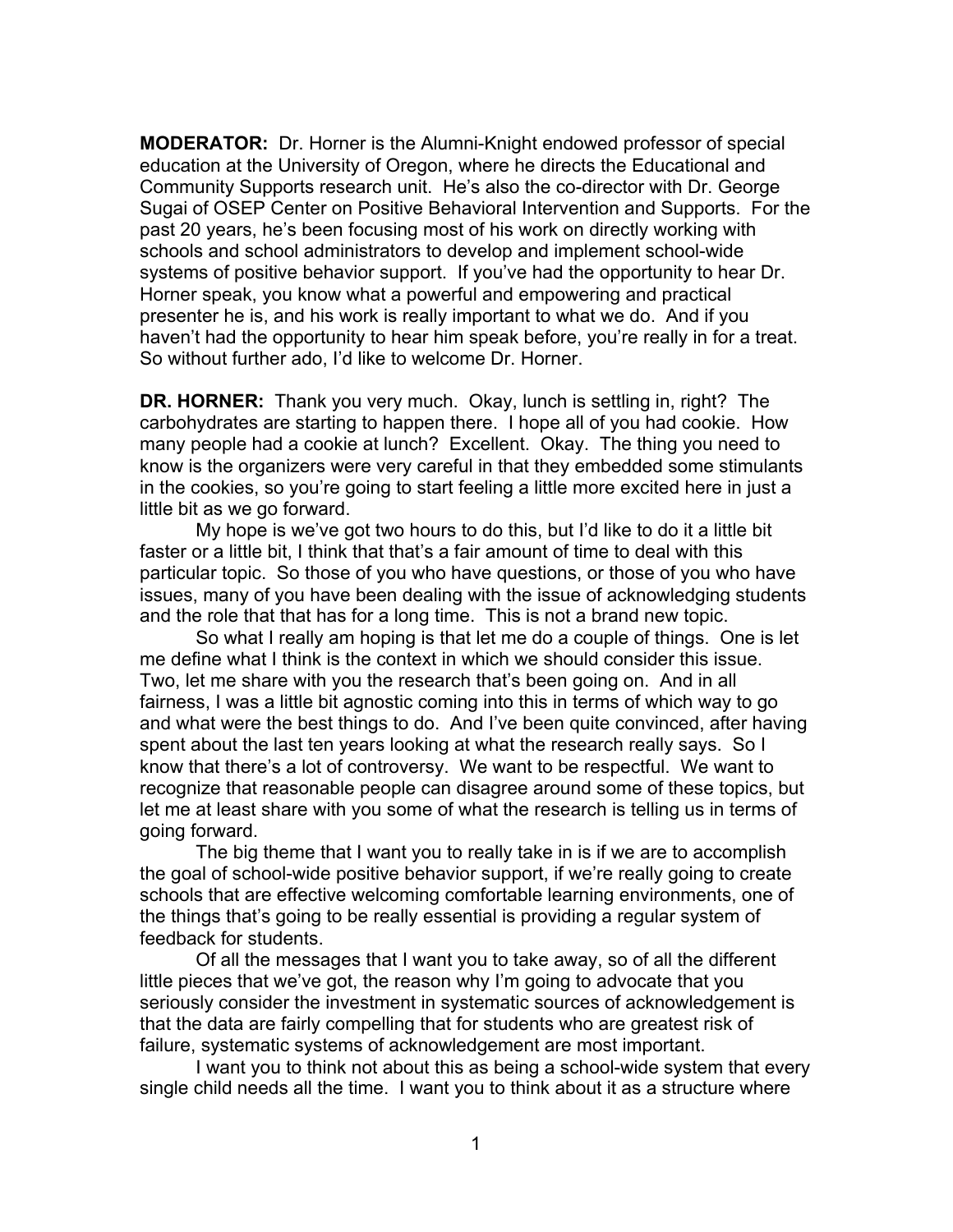you're going to make your schools more accessible for a wider range of kids, especially those kids who come from environments where adults have taught them that we are not always that reliable or not all that consistent. So that's one of the big things that I really want to come back to.

One of the themes, there's a little two-page handout that Scott Spaulding and I wrote as part of an encyclopedia that you can download off the website and is also something that gives you one or two pages for summarizing what are the literature and how do things put together. So when you want something that takes an hour and a half and condenses it to a page, you should have that in addition to the slides that you've got.

So big idea, how does this fit? What is the research? And then I'm going to ask you take a little bit of time and actually work together at the tables. Part of what we're going to come back to is, if we want to create these positive environments, how are we going to do it in a way where the kids are actually getting the message that this is something that we really want?

Part of what I'm really struck by, and those of you who were here this morning, you know the number of times that we really try and go in and do surveys of students. We ask students about school-wide positive behavior support. We ask students about bullying. One of the other things that we ask is we ask students about the extent to which they perceive us, the adults, as being rewarding.

And I've got to tell you, one of the messages, the difference between saying, when you ask the staff how rewarding are you, it's here. When you ask the kids from the same school, it's here, all right? They don't perceive us as being quite as warm and comforting and consistently positive as we perceive ourselves to be. And perceptions are important within education. It makes a difference.

So big messages. What's the context? What's the research, and then what are some examples. And I'm actually going to use Michigan as an example of one state that has done this well. And in doing that, I want to acknowledge Dr. Steve Goodman from the Michigan Department of Education, who is really somebody who has done an absolutely superb job in terms of both implementing school-wide positive behavior support combining it with academic systems and documenting effects.

Okay, so for those of you who were here this morning, this is a little bit redundant. I expect you to join in at the choruses, all right? In fact, I've got to tell you. Not only do I recognize that many of you were here, but many of you are sitting in the same seats. Now I know that there are not assigned seats. I asked. But anyway, that's good. That's comforting. It all makes us all right.

You as a state are doing an excellent but cautious job of implementing school-wide positive behavior support. You've got about 140 schools in Pennsylvania, in the commonwealth, not a state, commonwealth. And part of what's happening is at 140, here's what I can tell you. I mean, we've been watching states do this for about 15 years. There are about nine states across the United States that have over 500 schools implementing school-wide behavior support. There are three states that have over 1,000 schools implementing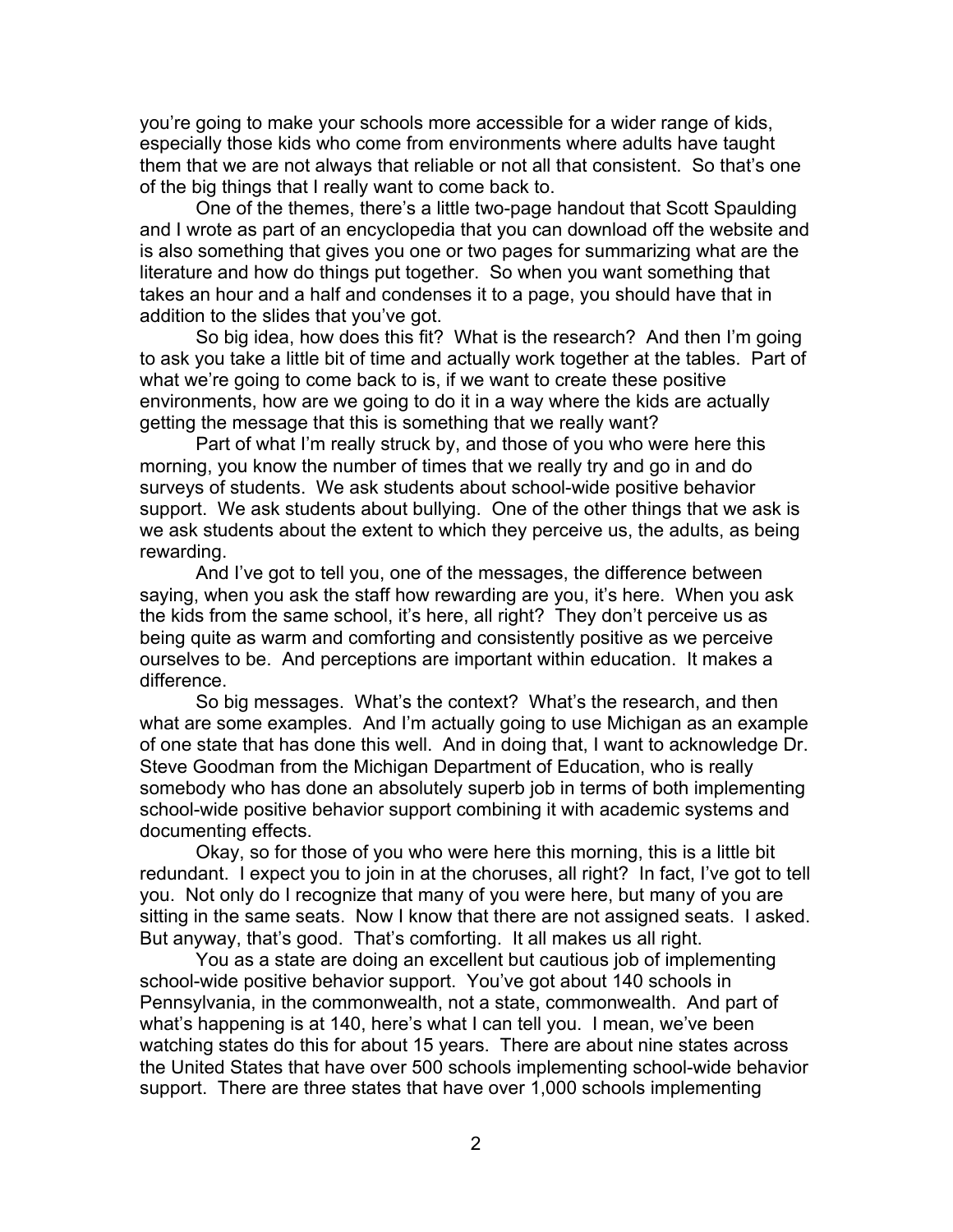school-wide behavior support. There are about 14,000 schools doing what you're doing.

Part of what's going to happen when you do a few, when you get about, there's one thing you do to get about 50 schools. There's another thing you do to get about 150 to 200 schools, but to really move into a system where you then expand, you have to be very, very clear about what the core features are, and you have to develop multiple paths to build those core features. So in some cases, you'll start with the bottom up. In other cases, you'll start with the administrator getting very excited. In other cases you will build the capacity of the district to do the training and coaching, but part of what you're going to be seeing are more and more people who are developing, building, delivering training and support with respect to school-wide positive behavior support.

The critical theme, if you're going to expand PBS, if you're going to expand school-wide PBS well, it's got to be something where you're very, very clear about what the core issues are. So as I mentioned earlier this morning, for the people who weren't here, a major theme that George Sugai did in the early 1990's is he really said let's take everything that we know about evidence-based practice around behavior support, but let's deliver it at the whole school level.

So if somebody says, right, so one of the things that's going to happen out in the hallway when you leave, somebody's going to say, what is school-wide positive behavior support, really? I mean, come on, what is it really? And not looking at your notes, what is school-wide positive behavior support? And if you're going to be able to expand this and make it work, you need to be able to answer this. We talk about it as you've got the 15-second version.

The Secretary of Education for Pennsylvania is going to ask you, in the elevator, right, or the president of the school board is going to ask you as you're walking to your car in the parking lot, right? You're not going to be able to have PowerPoints and things of that nature. Part of what I want you to come back with over and over, school-wide positive behavior support is a framework for building a social culture, a social culture that builds both the academic and social supports necessary for all children to be successful.

So notice that PBIS incorporates academic success. Part of what we're really interested in is building the social context in which kids can be successful. And if you want to say what is really proven, the proven pieces are invest in prevention. And if you want to look at the smallest changes you can make, not everything we can think of, but the smallest changes that will produce the biggest effect, define with excruciating clarity what the behavioral expectations are for the school.

So what do we expect here? Give them the words. Show them what it means, and reward it on a regular basis. So if you do that, it will work. Build consequences for problem behavior. One of the things we don't recommend is just ignoring problem behavior.

But here's the big difference, and I want you to come back to this over and over again, especially those of you who are school psychologists. I need you to help to get his conceptual theory across the whole things. Consequences for problem behavior in school-wide behavior support are intended to interrupt,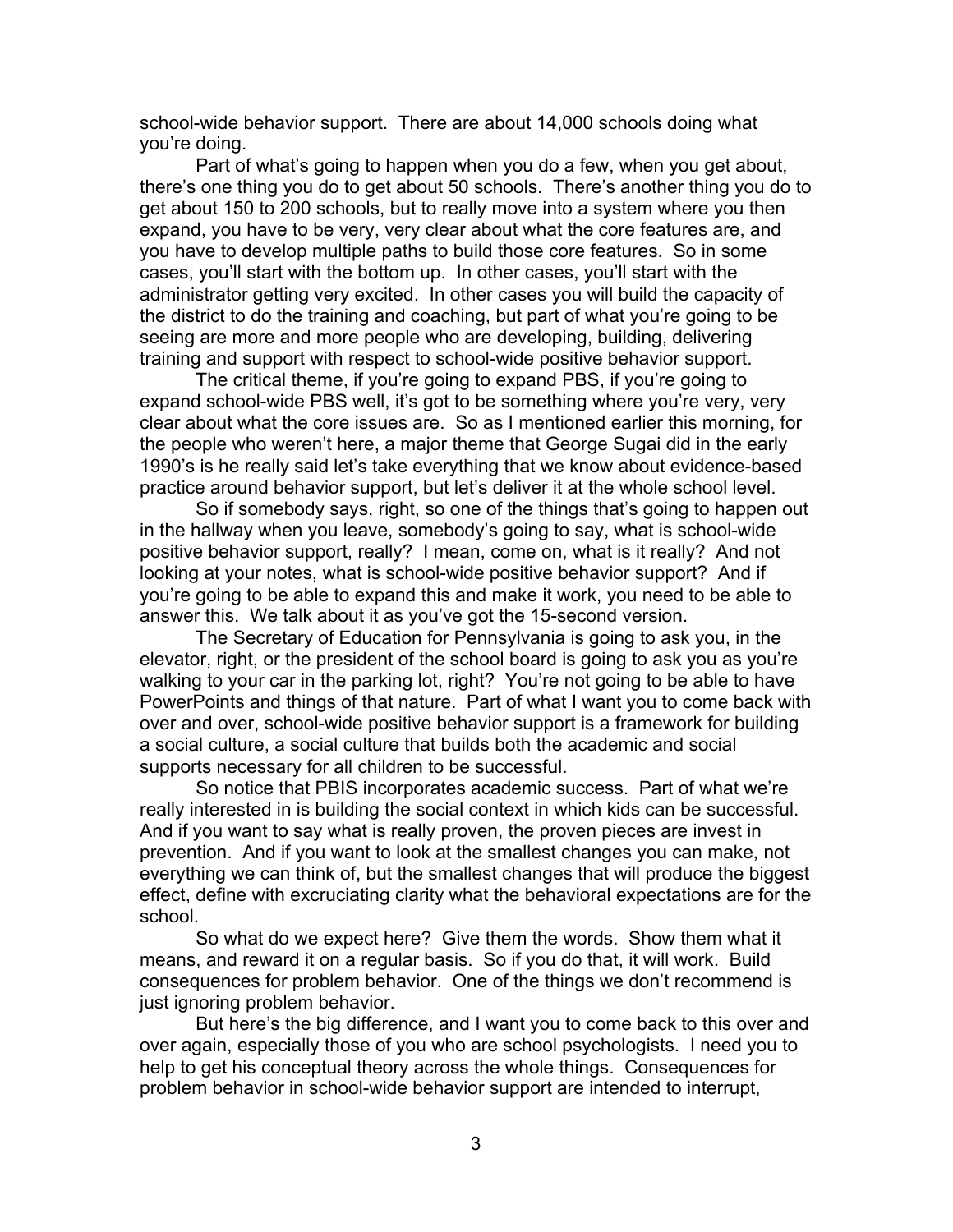prevent reward of, and prevent problem behaviors from interrupting the education of everyone else.

So you use negative consequences, being sent to the office, being reprimanded, losing a privilege, but you don't do it to change behavior. You do it to, one, interrupt the behavior from escalating into something worse. You do it to prevent it from being rewarded by peers. So you've got the kid who's engaging in simulated body noises, and everybody's laughing, right? You're laughing, okay. And so what do you do to interrupt so that those behaviors don't get rewarded?

And if you've got one kid who is just having a blast, right, being inappropriate. You use negative consequences as a way to prevent that student from interrupting the educational opportunities from everybody else.

But you've got to be careful about all those consequences and stuff like that. I remember one of the very first schools that I worked with, a middle school, 528 kids, and my man Derek was a seventh grader. This is a middle school, sixth, seventh, and eighth, and Derek was a seventh grader. Derek was sent to the office 91 times, 91 times in one academic year. I want you to start figuring out how many days there are. And I've got to tell you, my man showed up every day. There's no not being there. He was there, right?

And I was actually, I actually had the honor of being there for office referral 44. Right? I was there, and it was great, because what happened was I was there. We were in the office. The room, the door flew open, Derek came in . . . hey, I'm here. I was behaving badly. I got sent to the office. How is your daughter? Is she doing better? Because I was worried about her. I was doing, and good to see you. What are you in for? I don't know. You're in the wrong place. You're supposed to be over here, and it's the blue form that goes over there. The red form goes to Mrs. Elliot, okay? You got that?

Now this is going to be okay. We're going to work on you. Now listen, I feel bad about what I did. I'm going to try and do better next time. I know exactly what I'm going to do, and I've got to really do it well. Good to see you again. That's all right. Now I've got to tell you. We're actually going to have a video in class, so I don't want to spend a lot of time, and I want to really work hard, and I'll be able to see you next time. So hey, y'all, I'm out of here.

Look, that is only a little bit of hyperbole. All right, his accent was a little stronger, but the point was this was not working, right? Part of what I want you to take away, we get so frustrated as adults with the behavior of kids, right? We get so frustrated. Part of what I want you to take away over and over again is we create the environment in which they behave. You don't change the behavior. You change the environment. Good behavior support is the design of effective environments.

Effective environments have these features. It's absolutely clear what the expectations are. You're taught how to be successful. There are positive consequences for doing it the right way, and there are negative consequences for doing it the wrong way. If you build that environment, right, things will work.

Part of it is building an environment where we stop rewarding problem behavior. And one of the big things that I want you to take away when you think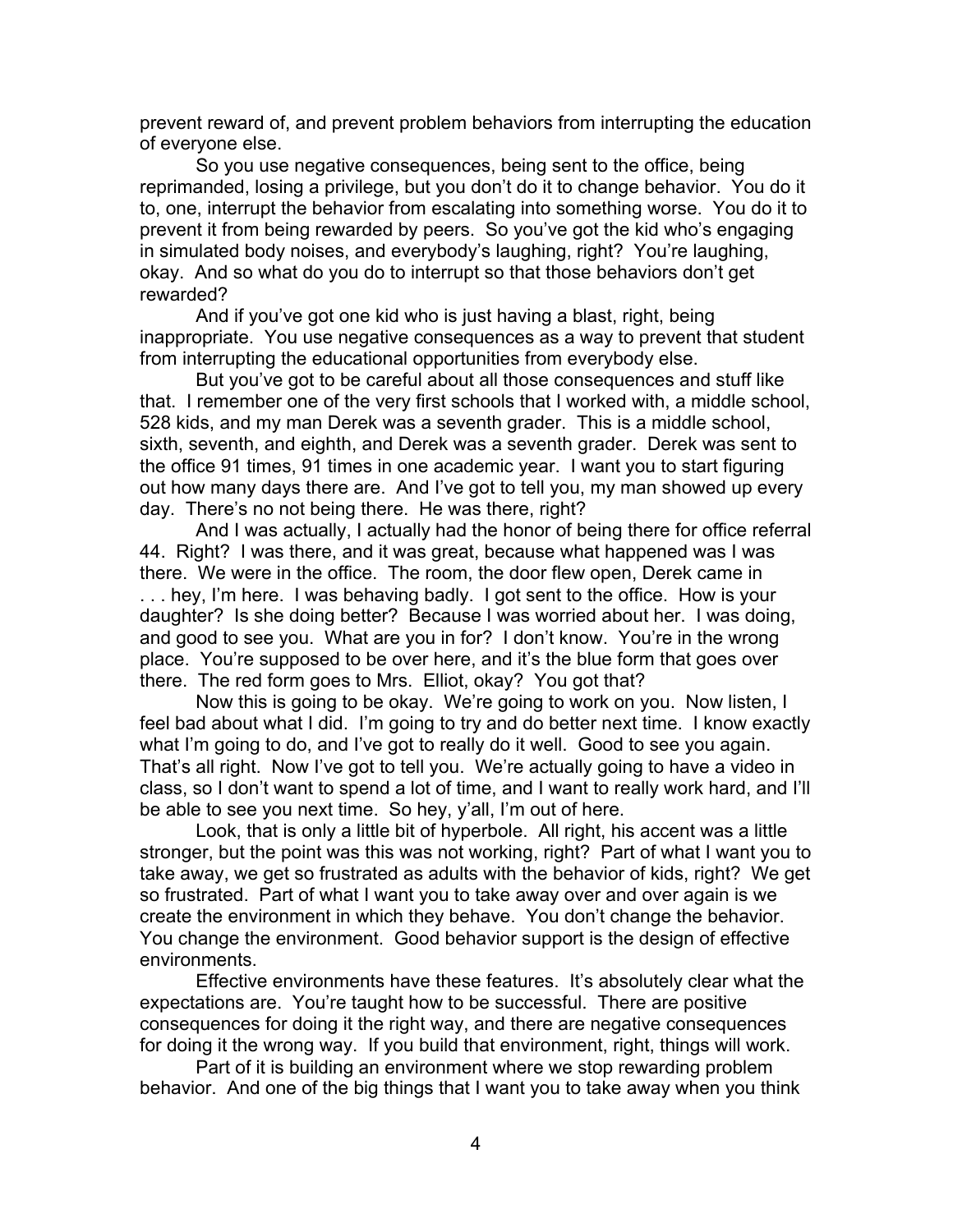about rewards, rewards involve not just ensuring that we recognize what we want. It means being cognizant of how inadvertently problem behavior gets rewarded. And you've all been through sessions where you've seen that happen.

Part of good systematic positive behavior support is building an environment where it's clear what's expected, where kids get taught what's expected, where the consequences both positive and negative are there.

Notice that the other part is ongoing, the ongoing collection and use of data for decision-making. You all, many of you are actually in schools on a regular basis. So in part, I want you to ask yourself this question. Do you know how many office referrals per day are occurring in your school? Do you know how many office referrals per day are occurring in your school? Do you know what they are occurring for? Do you know where they're most likely to happen? And do you know whether the pattern is increasing or decreasing? In schools that are going to be successful, you should be able to answer all of those questions.

Part of what we're learning is there's not one way to do it. There are multiple ways of doing this stuff effectively. So look for ways in which you can build these pieces. Build the full continuum, tier one, tier two, tier three. And the thing that is most important about PBS, and I think George Sugai's real legacy is this message that you never implement practices without implementing the organizational systems to sustain them with fidelity.

Now the organizational systems, meaning the meetings, the data, the policies, the structures that are necessary to get something in place. I want you to think about the number of times you've gone to conferences like this. You've sat through. You saw something that was really neat, and it was clear how you would do it for your classroom, right, what you would do for your class. But it wasn't clear how you'd make it happen across the whole school.

Part of what we're learning in school-wide behavior support, and this is a mantra that I gave you from this morning, never invest in an initiative that's not going to endure for a minimum of ten years. So put things in place with the precision, with the clarity, with the depth, with the organizational support that it will last for a decade.

Now part of what we also bring is the message that these actually are strategies that are research validated. So there's actually evidence supporting. This is a paper that you can download, and you can also send an e-mail to the organizers of this conference, and they'll send you a copy of the paper.

Essentially what it says is if you implement school-wide behavior support, systematic research, randomized control trials have demonstrated that you'll not only get reduction in problem behavior, you'll get improvement in the perceived competence of the teachers, the safety of the environment, and the academic performance of the students.

So implementing school-wide positive behavior support is about not just creating something where you avoid the pain of problem behavior. You're actually investing in the success of the kids. So that's a different way of thinking about how you'd put some of that stuff in place.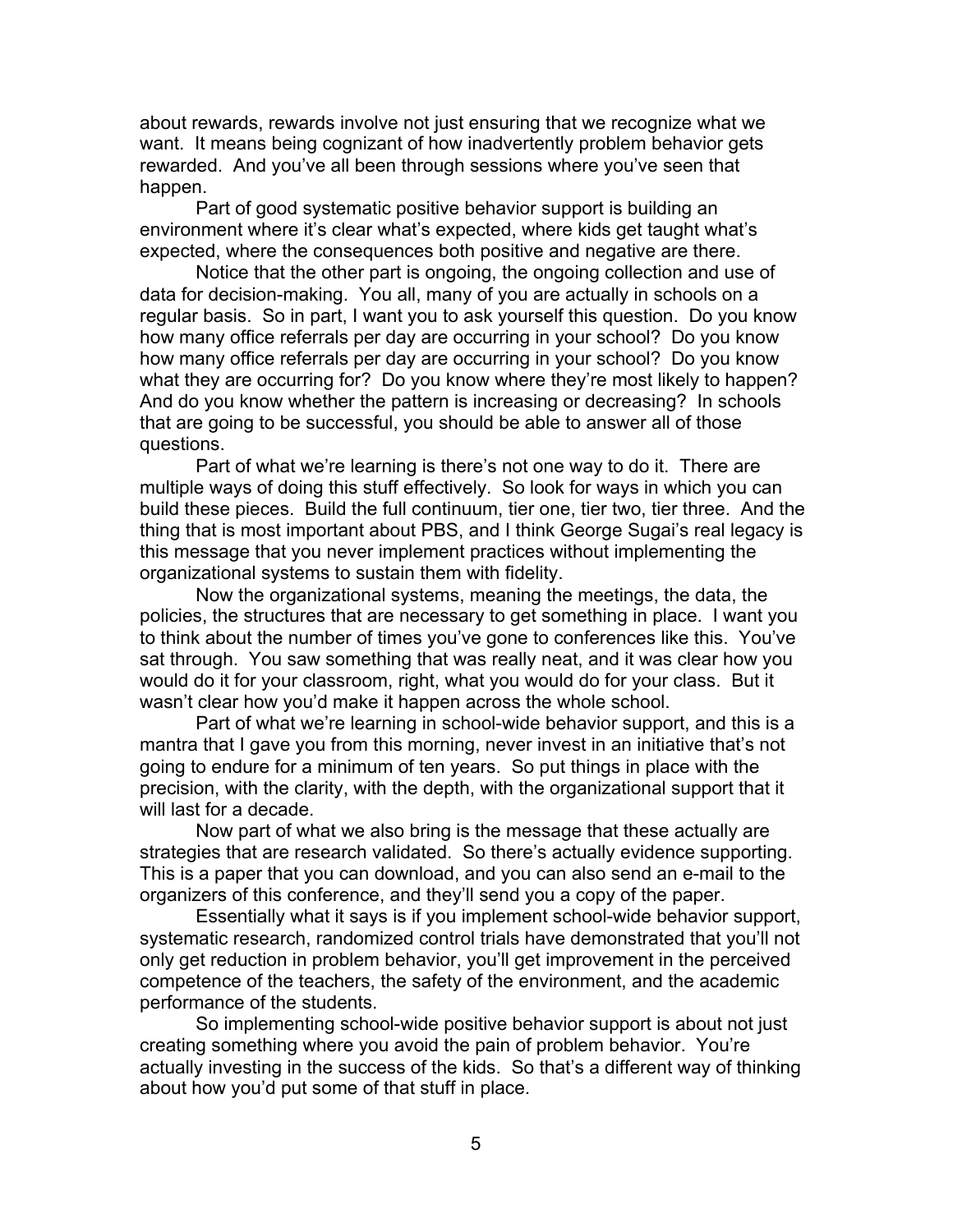Now here's the other thing I want you to think about. This whole notion of, remember I talked about . . . You're thinking, somebody's going to say, what is school-wide positive behavior support? You're going to say, it's a framework for building a social culture. Well, that all sounds good, but what does that actually mean? What is a social culture? If you were to, somebody says, well, I'm not an anthropologist, so what is it?

So if somebody says, what is a social culture, here's a definition that I want you to look at. I want each child in your school to see herself or himself as a member of that environment. See where it says membership? I want them to be in that purple part.

Here's what it takes to establish membership. One, you need a common language. So remember we talked about behavioral expectations? If somebody says, what are the behavioral expectations, do the kids have the same words? Be respectful. Be responsible. Be caring. Be considerate. Try hard. Whatever they are, do all of the students know what the words are? If they don't know those same words, then they are going to get confused. So one of the things you're going to teach, you're going to teach those words.

But those words will have no real change in the behavior of the student unless you translate those words into a common vision, common behavioral expectations. So what does it mean to be responsible? I want you to think. Ready? I want you to write down actually on your page, write down what it takes to be responsible. Give me one example of being responsible in the cafeteria, responsible in the cafeteria.

Okay, for those of you in elementary schools, one example of being safe on the playground, one example of being safe on the playground. And then I've actually read some of the signs and the posters that you all had around. So another one, in class, one of the things is try hard or do your best, right? You've seen that one? What would be an example of try hard, do your best in class? Common language, but the language has to be translated into real behaviors, real behaviors.

All right, so give me an example of doing your best within the class. Raise hand, yes please. Trying your best would be having your materials ready for class. Excellent example. Give me an example of being responsible in the cafeteria. Yes, please. Eat you own food. I think the emphasis is on the own. That's good. And what about being safe on the playground, somebody from an elementary school? No pushing. Ah, no wait. Oh, you, that's very good. We want to write what we want rather than what we don't want, right? So we're always going to be teaching. So being safe would be an example. Transform it. Give it to me. Yes? Keep hands and feet to self. Heck of a deal. Nice job. Nice job.

So you see part of what happens? I want you to go through over and over and over again what that looks like. And I love the thing about no pushing, because as soon as you say no pushing to a group of kids, what is the first thing they think of? Exactly. So we want to, here you go. Write this in bold. Do not do deviancy training, right? Do not teach what you don't want. In fact, so everything needs to be about what you do want.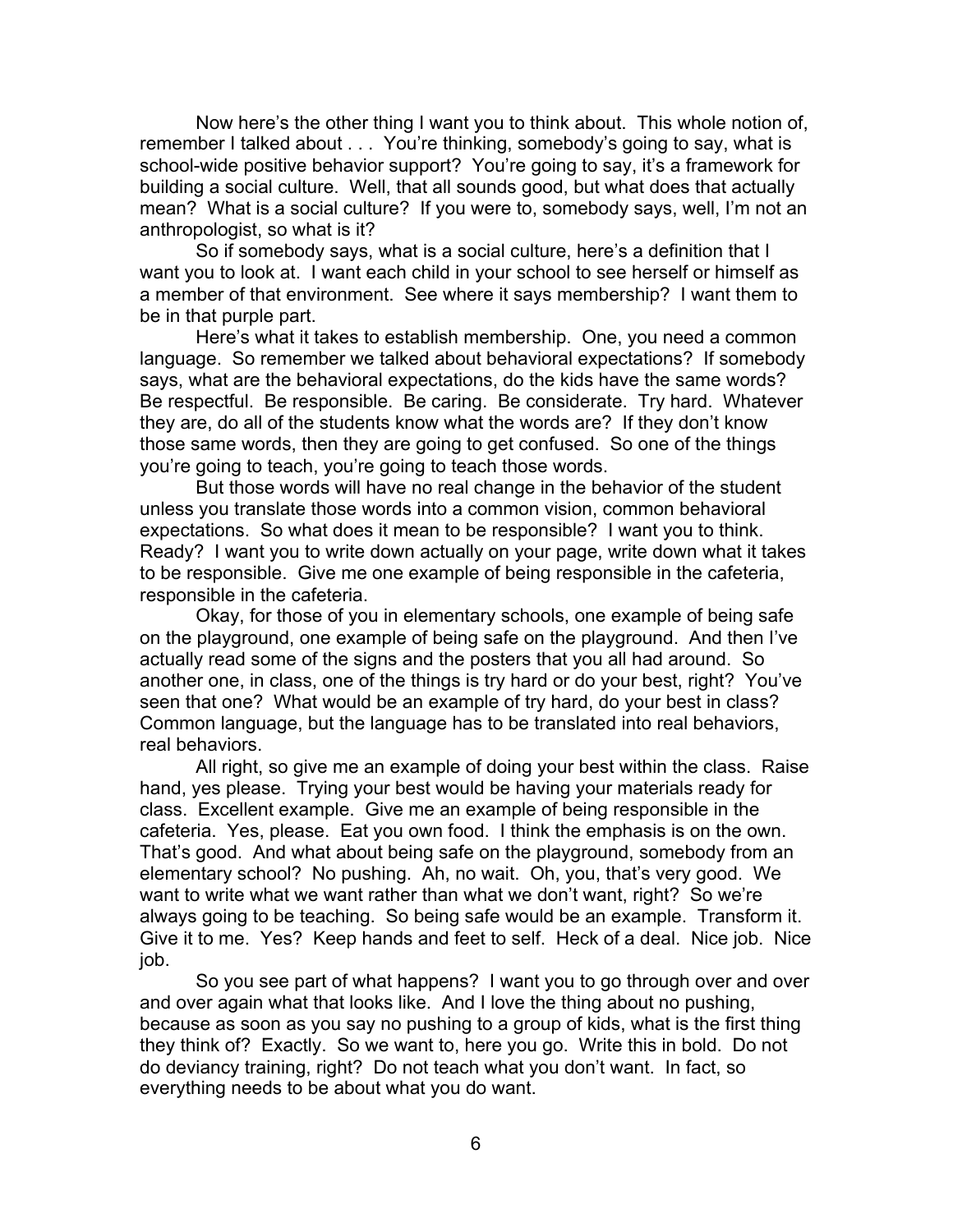Now here's the biggest message of all. So you're going to build a social culture, common language, common vision or common expectations. The third part is common experience. Now this is the thing that we have overlooked. It's not good enough to teach these skills as individual.

The most important thing you'll teach is that everybody in the school knows the same thing. You are a member of a community of learning. And in that community, everybody here knows being respectful, being responsible, doing your best. See what happens? By creating something where everybody knows and everybody, you know what? Everybody knows you know.

Part of what you do is you is you alter the likelihood that students will expect appropriate behavior from each other. If you think about your schools, you think about your schools, and we talk about problem behavior and we worry about it, but really we've got 5% to 20% of the kids are the people who are really popping up. We've got 75% to 80% of the kids who are players. They come in ready to rock and roll. Of all the things that we do wrong, the single biggest thing we do is we do not empower and acknowledge the 80%. We do not empower and acknowledge the 80%.

I want you to build a culture. I want you to build a culture where everyone knows what the expectations are. I want you to build a culture in which students are frustrated and irritated and unaccepting of inappropriate behavior. When you do that, it's not a school in which the adults are controlling student behavior. It actually is a community of learning, where everybody is expecting appropriate behavior from each other.

When we survey students again and again and again, the message we get is that students value coherent, consistent, clear learning environments. And it really can work. A couple of quick examples.

An elementary school, elementary school, K to 5, one of the things that we've learned is when you have recess, you don't have recess one, two, three, and four and five. You have little kids and big kids on the recess at the same time. So you do one and four, two and five, right? Third graders don't get recess. No, but by spacing that out, it actually changes the social dynamic on the playground.

So in this one elementary school, second graders and fifth graders were having recess, and one of the behavioral expectations was be safe. And on the playground, everybody had been taught being safe means you go down the slide, not up the slide, right? Okay, so that was one of the behavioral expectations. So this little second grader was getting on the slide and was starting to go up the slide, and this fifth grader walked by, and the fifth grader turned to the kid and said, be safe, and walked on. The second grader got off the slide. He got off the slide because he knew that they knew that he knew, right? I mean, seriously.

Another example, sixth grade. One of the behavioral expectations in one of the middle schools that we work with is be there, be ready. Have you ever been in middle school where there are some, I know not in Pennsylvania, but in some states, kids don't show up right on time. Seriously, they don't always. So in this one school, that was actually a major thing that we were focusing on. So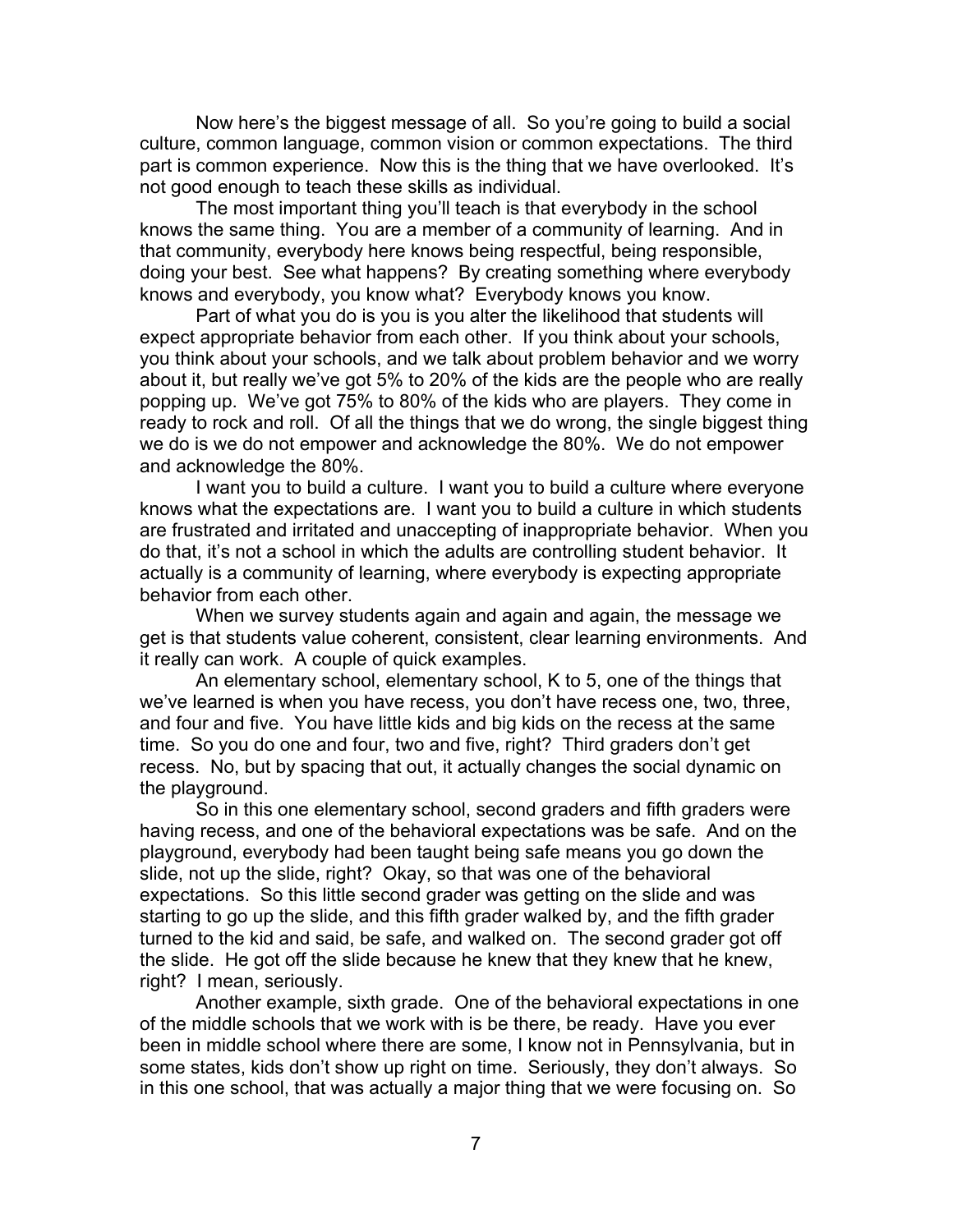be there, be ready. And so part of what was happening, the four weeks before winter break and the four weeks before spring break, we always up the level of intensity of the feedback, because we know that those four weeks are higher likelihood for problem behavior patterns. And in fact, we've got data from about 7,000 schools that document that.

So during those four weeks, the assistant principal, one of the things that he would do is each day he'd pick a class and one period. And he'd call that class over the intercom, and he would say, you know, at the beginning of class, just as everybody's getting started, has everybody in class come in respectfully? Or has everybody in class come in and been responsible, or has everybody been there and been ready when the class started?

So there was this one period where he called up, said has everybody, was everybody there and ready? And the teacher said, yup, they did a great job. He said, well, you know, can I actually send down a little treat for everybody? I mean, I know that that's an interruption, and he said, well, it's a big interruption, but okay, you can send a treat, as long as there's one for the teacher, too. So the treat came down, and then, so everybody's sitting there sort of having this treat, and one of our players, right, one of the kids who needs red level support came trotting in and sat down. And he looked at the person next to him and said, where'd you get that? And the kid was sitting there and he's eating the thing and said, man, you've got to be there and be ready.

Now I want you to think. I want you to think about the message that that gives, not from the teacher saying, Elliot, expect you to show up on time. Being there and being ready means, right, see the difference? The way in which you get the messages. One more example, this is one I've told a lot, so some of you may have heard it before.

One of the other middle schools we worked with, one of the behavioral expectations was hands and feet to self, so be respectful, be responsible, be there, be ready, hands and feet to self, follow instructions. And hands and feet to self in a middle school meant not only no hitting, kicking, spitting, biting, throwing, but it also meant do not walk down the hallway as a couple wrapped around each other in a simulated three-legged race. And you know you do the thing where you teach, we typically teach, can I borrow your right hand? So we would say, all right, hands and feet to self means you can walk down the hallway, and you can hold hands. Don't hold anything else.

So everybody has fun with that. And you can imagine the faculty having a great time doing the skit. And so we go through all of that routine. So about two weeks after that, the vice principal tells this story. There's this good-looking eighth grade girl comes walking down the hall. You know, she's walking down the hall, and this young man with his hat on backwards is watching her, and you look in his eyes, and you could easily see that he was thinking that he would like to make a social bid to this young woman or some equivalent.

And so she's walking down the hall, and she's walking, and he jumps out in front of her and hits her on the shoulders. I don't know where that came from, but she stops, and she looks at him, and she says, hands and feet to yourself, and walks on. That is a social skill training trial that we could never deliver.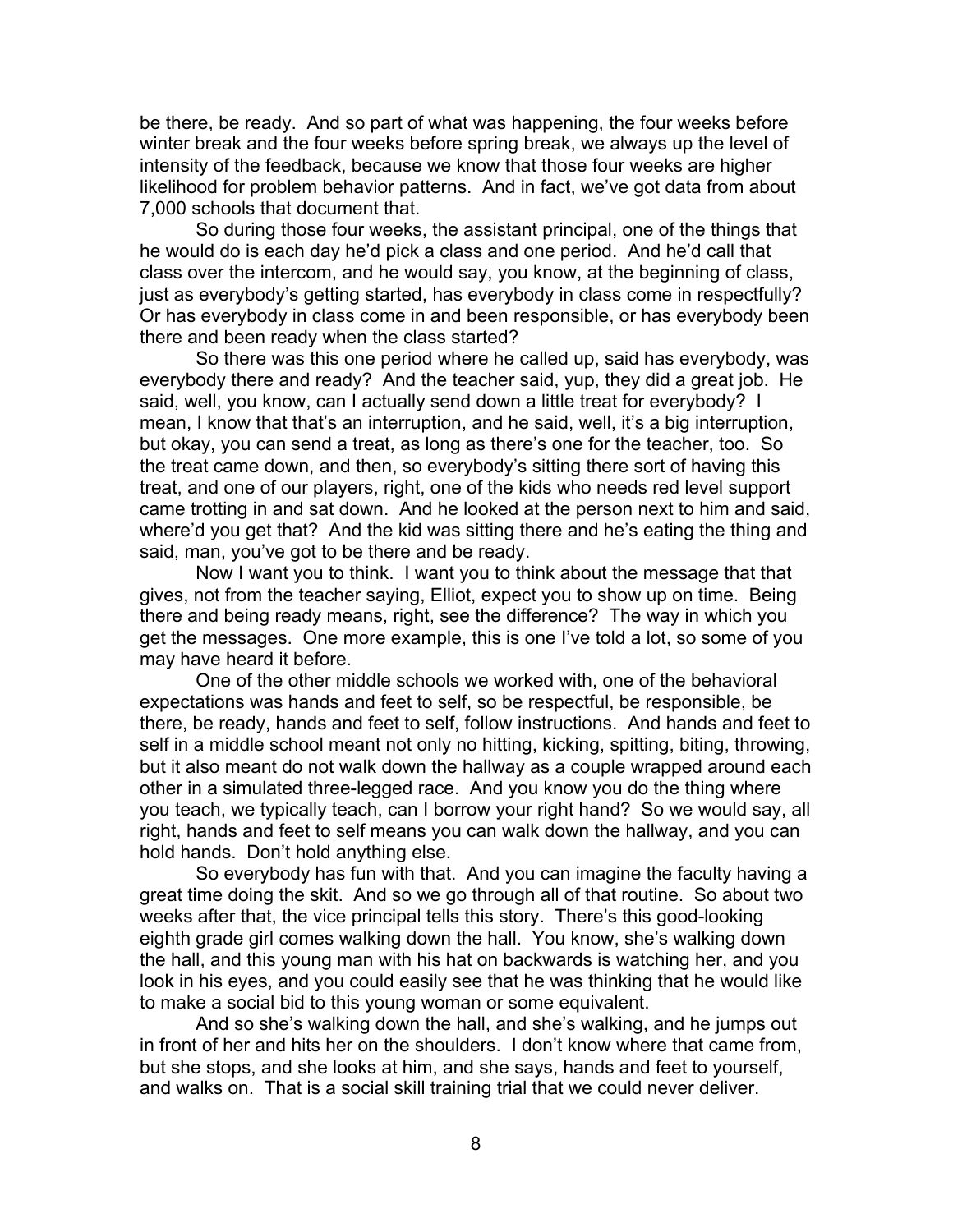I want you to build a social culture. I want you to build a social culture in which everybody knows what the expectations are. I want them all to know the words. I want them to know that everybody else knows, and I want them to be so confident, that when they walk down the hall, they know what's coming. It's fascinating. You walk into schools that use PBS, and you can tell the difference. You can feel it. Part of what you see is you see the students are comfortable. They're relaxed, and they approach adults. In buildings that use school-wide positive behavior support, the students approach adults.

So part of what I want you to do is I actually want you to build the social culture. A quick digression. This doesn't always work perfectly. In this same school, I'm thinking of this same administrator. He also tells this story. Remember, one of their behavioral expectations was be there, be ready, right? So being responsible meant you walked down the hallway quietly.

So this was just at the point at the end of a passing period, and there's one kid who was out there in the hallway, and he was clearly on the wrong side of the building, and he was sort of going down the building like this. And the vice principal was very proud of himself, because he didn't say, no running. Instead he said, what is being responsible? Right? And the kid, however, without even missing a beat, said, yeah, but I'm trying to be there and be ready.

Empowerment has its downside. If this is the context, what's the role? What's the role that acknowledgement plays? I want to argue a couple of really big messages. Message number one is you acknowledge and reward behavior, not people. You acknowledge and reward behavior, not people. Ah, and I see from the shuffling, I have cheated, and I apologize.

I have changed some of the slides for this session, partly because I got feedback when I first turned them in, but so those of you who are a little frustrated because you don't have exactly the slides, remember you can get all the slides exactly the way that they are, and I apologize for not having them as early as they needed to be. The organizers did everything that they were supposed to do, but I thought of some things that I wanted to add, so there are some slides that you don't have, and that actually is okay. It's okay. Deep breath. So here we go.

I want to argue that acknowledging student behavior is going to be important within school-wide positive behavior support for at least three different reasons. One is as part of teaching the behaviors you want. Second is part of getting generalization across settings, and third, for sustaining what you do.

Part of what we're looking for is how you put that in place. Now the message that I gave, the message that I gave just a minute ago, I want you to acknowledge and reward behavior, not people. So part of what that means is when you deliver an acknowledgement, you deliver and acknowledgement to a person or persons for behavior. Now this is really important.

I was just in Colorado, and a school was delivering acknowledgement for kids doing well, and Maria was the student of the month who had done well. And we were at an assembly, and Maria was called up for having been brilliant and wonderful. She came up. She got a package of things that contained objects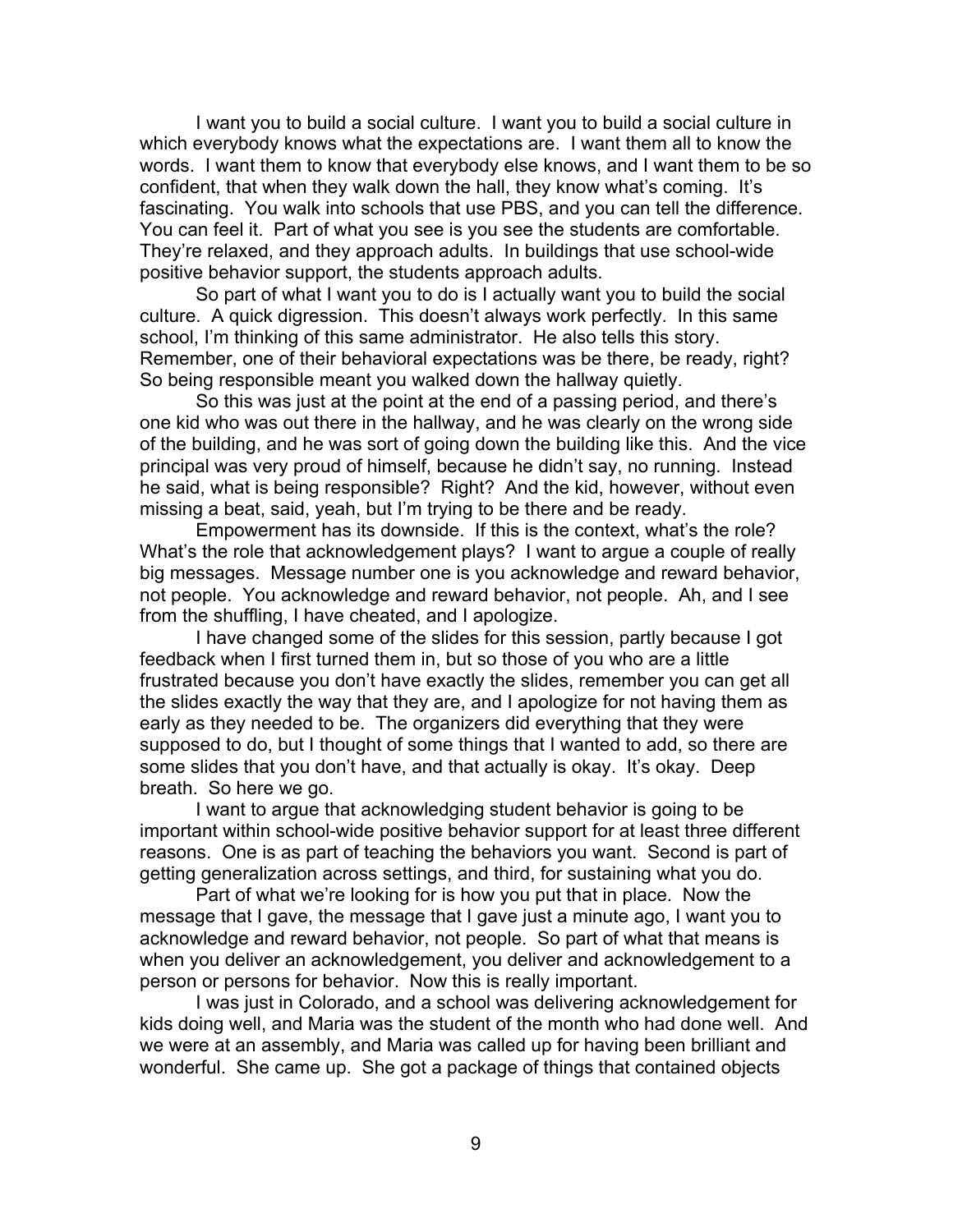that were of value to her. She got social recognition. People were hooting and hollering, and she went over and she sat down.

And afterwards I walked up and said, Maria, congratulations. That's really great. What did you get? And she said, I got objects of value to me. No, no, she didn't really, but I said, what did you do to get this award? And she said, I don't have a clue.

Okay, that's an error, because the whole focus is on acknowledging behavior. You give rewards to people to acknowledge behavior. So in part, teach. Every time you recognize or affirm what somebody does, that is a recognition. This is a behavior that's appropriate. To the extent that you've got the behavioral expectations, use the behavioral expectations over and over and over. That is an example of being respectful. That is an example of being responsible. That is an example of trying hard, trying your best. See what I'm getting at? You don't have to label each behavior, but put it in the category of the school-wide expectations.

By doing that, you're teaching what we think of as a generalized skill. I don't want students to learn to be respectful in your school. I want them to learn the concept of being respectful, and I want you to think about how important that is. That's why you use the label. You show examples of what it is. You show examples of what it is not, but part of what you're trying to do is to teach the discrimination so they can tell the difference, but they can use it in lots of places. Never teach in just one place. You teach in multiple places because they learn this is what being considerate of other people, what being respectful is, being considerate of others. That's what it means. How would you be considerate here? How would you be considerate there? How would you be considerate there?

The little exercise that we just did, do that in one of your classes. How would you be responsible in this place? How would you be respectful in this place? How would you be whatever? See what I'm getting at? To the extent that the kids can write down and write quickly what it looks like, you've done well. After you've done it the first time, then write the list on the board, and then say, okay, without using any of these, let's do it again. Right? So don't just use the one that you can remember, the one that Mrs. Norris taught you. Let's use real ones.

So in part, teaching always involves giving recognition, for this is the right, this is not right. And recognition, all that means is you're giving somebody a message that what they did was correct.

Generalization, emphasize that new skills work in many contexts. Part of what you're looking for is really acknowledging that something that somebody learned in class also works in the assembly. Something that somebody learned in the cafeteria, also works on the bus. So use the acknowledgement system to get generalization.

The bottom line, the last one, all right, here you go. Of everything that has ever been learned within psychology, the single largest most well documented phenomenon is that things that happen over and over, at some point in the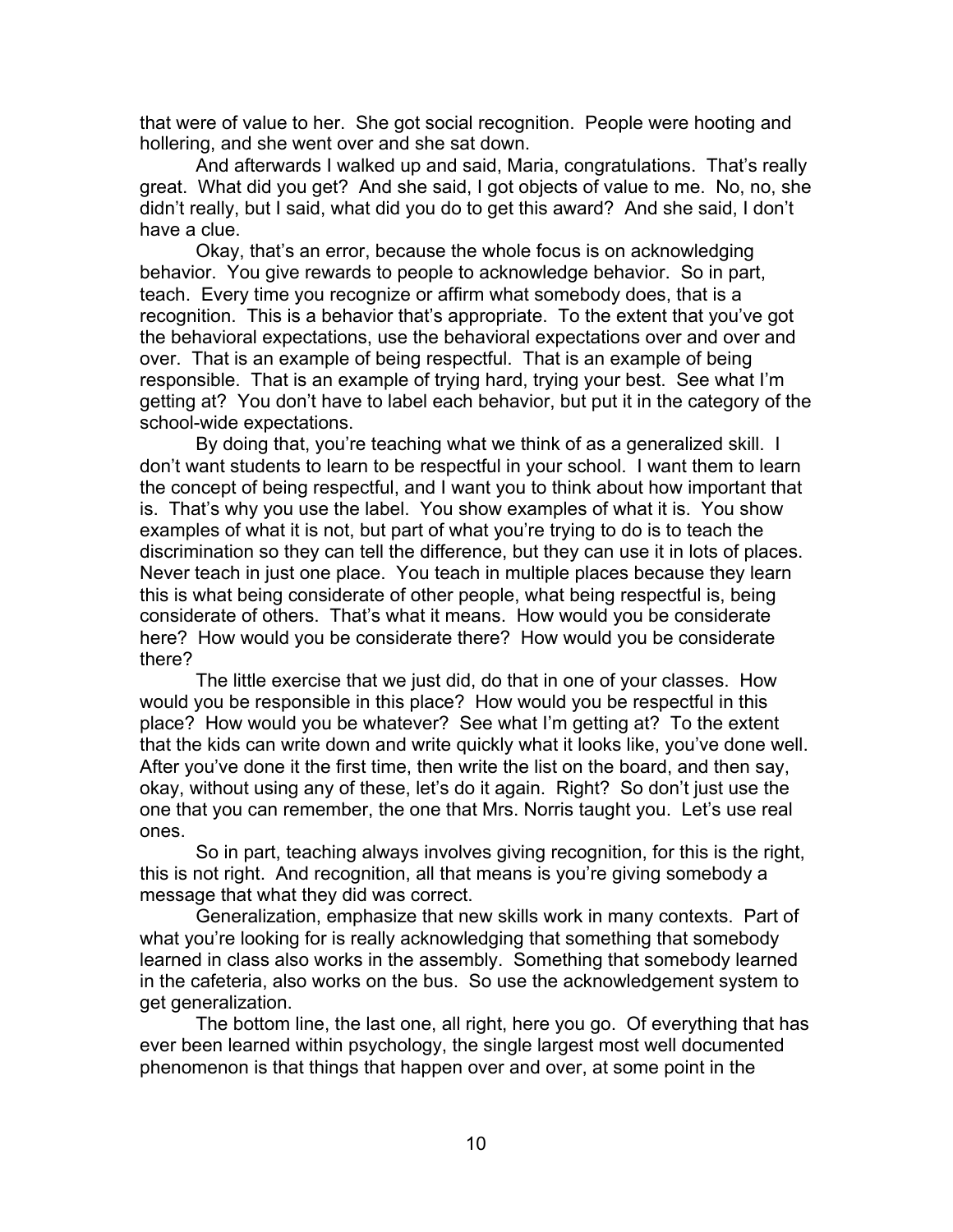learning history of the person, resulted in their being acknowledged and rewarded. Things will not sustain. They won't keep happening unless they work.

Now in all honesty, we want being rewarded, being acknowledged to not be something that comes from you. We want it to come from peers. We want it to come from self-delivered feedback, right, self-regulation. We want it to come from family. We want it to come from multiple sources. No one relies on a single source. Everyone is affected by multiple sources. Don't expect one source to work, but use the sources you've got.

We also need to be clear. We're talking about rewards and acknowledgements. We're talking not just about giving people money, tokens, pats. We're talking about any event, activity, or object that's presumed to be positive for the learner that's delivered contingent on a behavior. Contingent on a behavior means it's not delivered if the behavior doesn't happen. It is delivered, more likely to be delivered if the behavior does happen.

So rewards typically can come in two major forms. There's two major packages, getting something that you like or escaping something and avoiding something you don't like. It is rewarding to not have to do the dishes, to not have to do problem 19, to not have to stand in front of the class and be shown to be incompetent. So those things, there's two big classes of rewards, and most of you know this well. This would not be new stuff.

Rewards are effective, they really are rewards, only if they actually increase the likelihood of behavior. What that means is many, many times things that we think of as being rewards, students actually say are completely ineffective. So students say, that was not rewarding, right? I used to have aunt who was big on hugs. It was not a reinforcer, all right?

So part of it is be careful. Rewards are often delivered inadvertently. The other really big message, and something that I always have to chuckle when people talk about, well, we don't like rewards, or we don't use rewards. I've never been in an environment where rewards were not delivered contingent. It's just not always were they being clearly controlled. It may be that the adults weren't doing it, but the gang members were, right? So you may, over in the corner, you've got a group of people who are doing deviancy training. If you want to be a member of the gang, you need to be this and this and this, right? We're going to teach good job being a real wretch, right?

So in part, you've got lots of stuff going on, and unless you're aware of what's happening, you're as likely to use it poorly as you are to use it well. So the rewards are delivered by students as well as by adults. In fact, a whole lot of the research that I did when I was in graduate school and when I was first at the university was with kids with autism.

And one of the things that I really loved, there's this study that Ted Carr did, where he was looking at the extent to which students would be working successfully on their IEPs. And what he found is kids would have six to nine IEP goals that they were supposed to be working on, and one of the things that they were looking at is problem behavior during working on these IEP goals. And the consistent finding was that at the beginning there were lots of problem behavior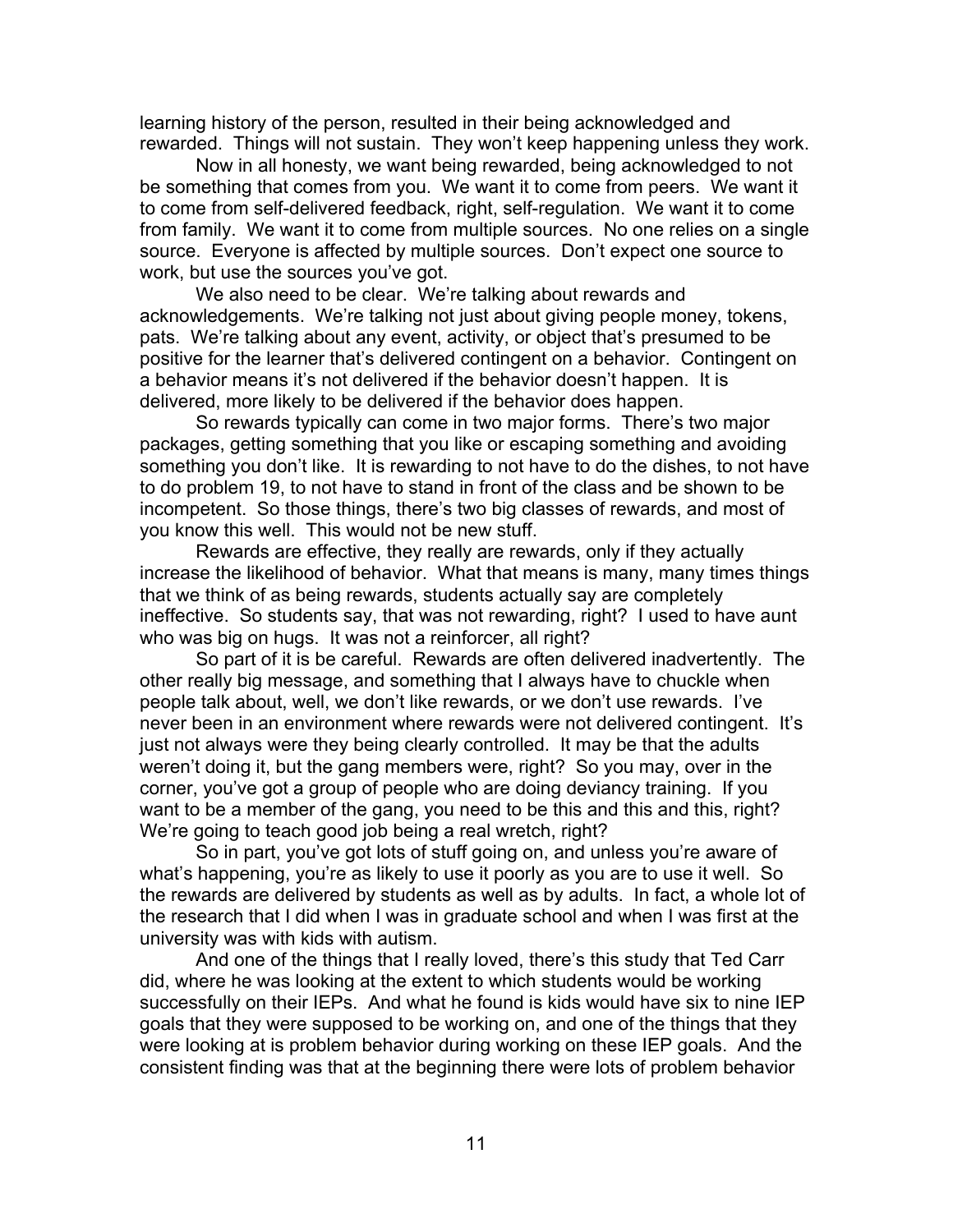getting initiated. And within six weeks, four to six weeks, there was much less problem behavior.

And everybody was very, very excited about that until they found that to a kid, when they went in and took a look at these kids, instead of working on all nine IEP goals, they'd narrowed it down to three or four IEP goals. And the teachers always said, well, these are the ones that we think are most important and most effective. Well, Ted Carr did some research, and he looked at it. And what actually happened is these were kids who were very systematic about delivering tantrums. So if you'd said we were going to work on IEP goal one or four, I was going to tantrum. If you said we were going to work on IEP goal two or three, no problem, right?

Over time, those IEP goals that were associated with tantrums became far less likely to be done. Those IEP goals that didn't have tantrums became far more likely to work. So after four to six weeks, you walk in and you talk to the teacher, and you say, how's Elliot doing? And the teacher says, you know, he's really doing much better. We used to have a lot of tantrums, and now we've got much less.

You go out behind the bus barn, you say, Elliot, my man, how are you doing? And Elliot says, you know, she's really doing much better. We used to work on one and four a lot, real bad. So I had to beat the heck out of her. Now she's really come to . . . So part of it is this whole notion of delivering rewards and consequences. The kids are engaged in that as much as we are.

The message I gave right at the beginning, I want you to be thinking over and over and over again the recognition that you provide should be recognition for behavior. Do not recognize, you deliver to people for behavior.

All right, so main messages, big messages, contexts. Rewards are a core feature of building a positive school culture. No environment that we've been in that has worked successfully has not had a systematic way of acknowledging kids.

Now here's the second part to that. And this is, again, partly work from Gerald Paterson, John Reed, Tom Deshan(?), Tony Bigland. These are people who work with at-risk youth. The message that they have given is, quite frankly, for kids who come to school from high SES environments with strong vocabularies, excellent social skills. The likelihood and the difference for them is very low.

And here's the quick subset to that. Part of the reason for that is those kids have learned how to get reinforcers from us. If you are an administrator, walk into a classroom and watch the kids enter. We know over and over again that one of the most important things, and remember you're always looking for the smallest change that will produce the biggest effect. If you're in a middle school, you're in a high school, one of the biggest things you can do is acknowledge kids when they come into class. Right? Acknowledge them by name. Look at when they come in.

If you're an administrator and you want to sort out the kids who are really doing well and the ones that aren't, watch the kids come in, and you will see the highly successful kids will actually engage the adult. They will approach. They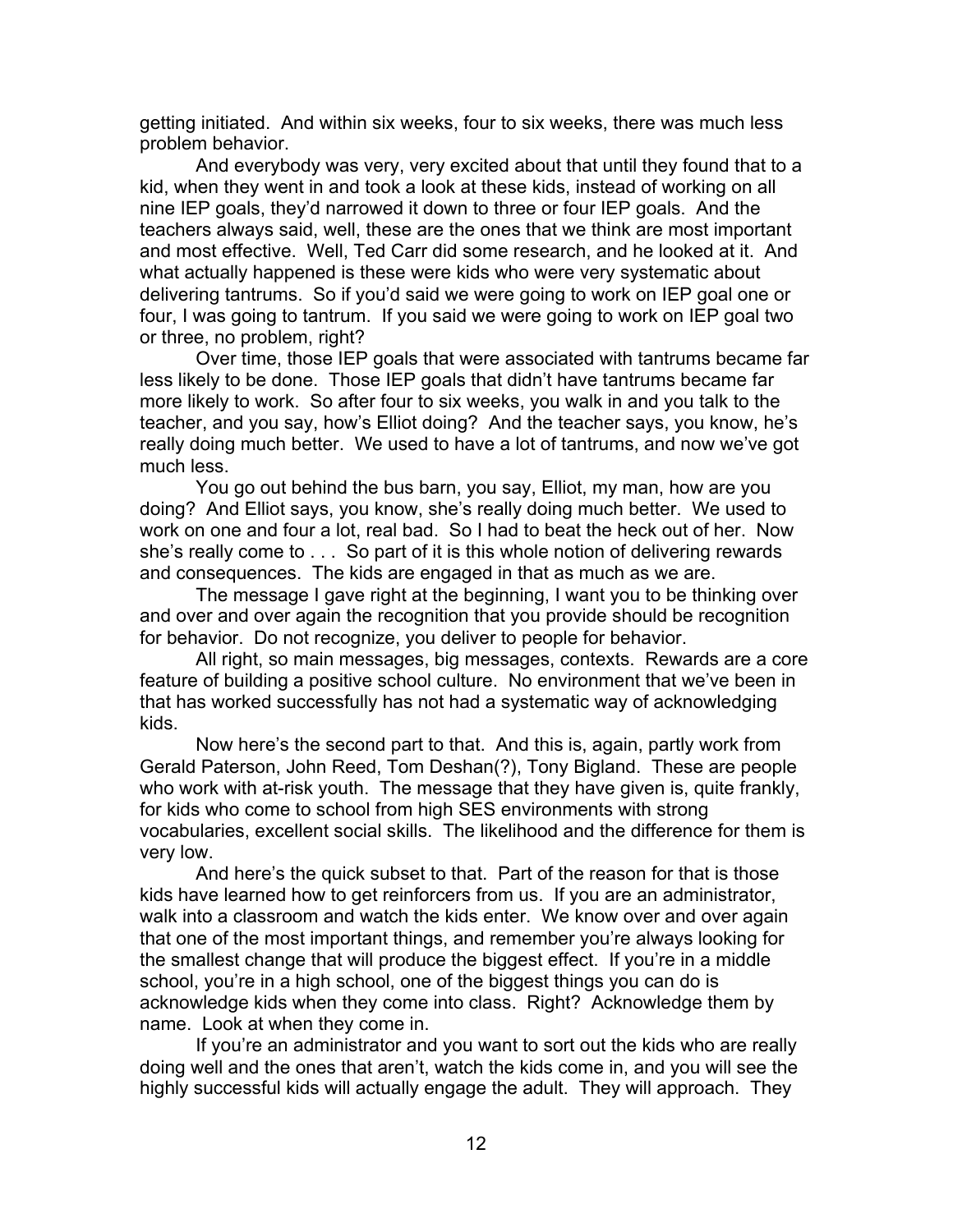will engage the adult. They'll get a little contact, and they'll move on. Kids who are at risk stay away.

Part of what we're learning, the reason why I want you to build a formal system, I want you to build a system so that your schools work with those kids who are at greatest risk. The greater the risk the student experiences, the more she will benefit from a systematic clear reward cycle.

What Paterson's data show us is when children come from families that are dysfunctional, part of what they learn is that adults are not consistent. Sometimes they get very, very strong positives. Sometimes they get very, very strong negatives, but the critical thing from at-risk children is they cannot predict adult behavior. Because they cannot predict adult behavior, they stay away from us. Staying away from adults in school is a very bad strategy. Part of what you're doing when you use a reward system is you're establishing an excruciatingly clear message. I like what you did, and here's something you value that's a token of my appreciation. I like what you did, and here's a token that is clear. It takes multiple trials.

So one of the messages, one of the reasons that we are so committed to embedding formal systems of acknowledgement within school-wide PBS is because of your commitment to those kids who come to school from the greatest risk areas. We can all identify Philip and Marian and Jolene who did not need this support. But you don't know exactly who the kids are, and you build something that's school wide, because part of what you're doing is you're building a coherent community for all kids.

Rewards make a difference. They make a difference in terms of initial, and they also make a difference in terms of the sustained implementation of school-wide behavior support. In fact, a woman named Jennifer Doolittle, who since got married and changed her name to Jennifer Kaffee(?) which is irrelevant, except she did a study looking at the sustainability of school-wide behavior support. Schools that implement school-wide positive behavior support and sustain it over time, and we've got schools in Oregon that have been doing this for 12 and 15 years, the likelihood that you would get sustainability was statistically predicted by whether the school had a systematic rewards system. If the school had a strategy for acknowledging appropriate behavior, the likelihood that they would sustain would work.

Now one of the other things I want to do, let's be really clear. This is education. We are in education. There is no good idea that we can't do badly, okay? So there's nothing that we, so let's actually talk. I want you to leave with at least four or five clear messages about, if we were to do this, what would be things we'd want to avoid? Because there are some systematic things we want to avoid.

One of the myths, though, is this idea that if you use clearly defined, systematic, extrinsic rewards, it violates the students' intrinsic motivation. Part of what I want to argue is, first off, everything we're about, is about creating independent successful adults. We do not want people to be crippled or dependent or only able to operate in some contexts. We all agree that the goal is to provide an educational environment that leaves these kids with the social and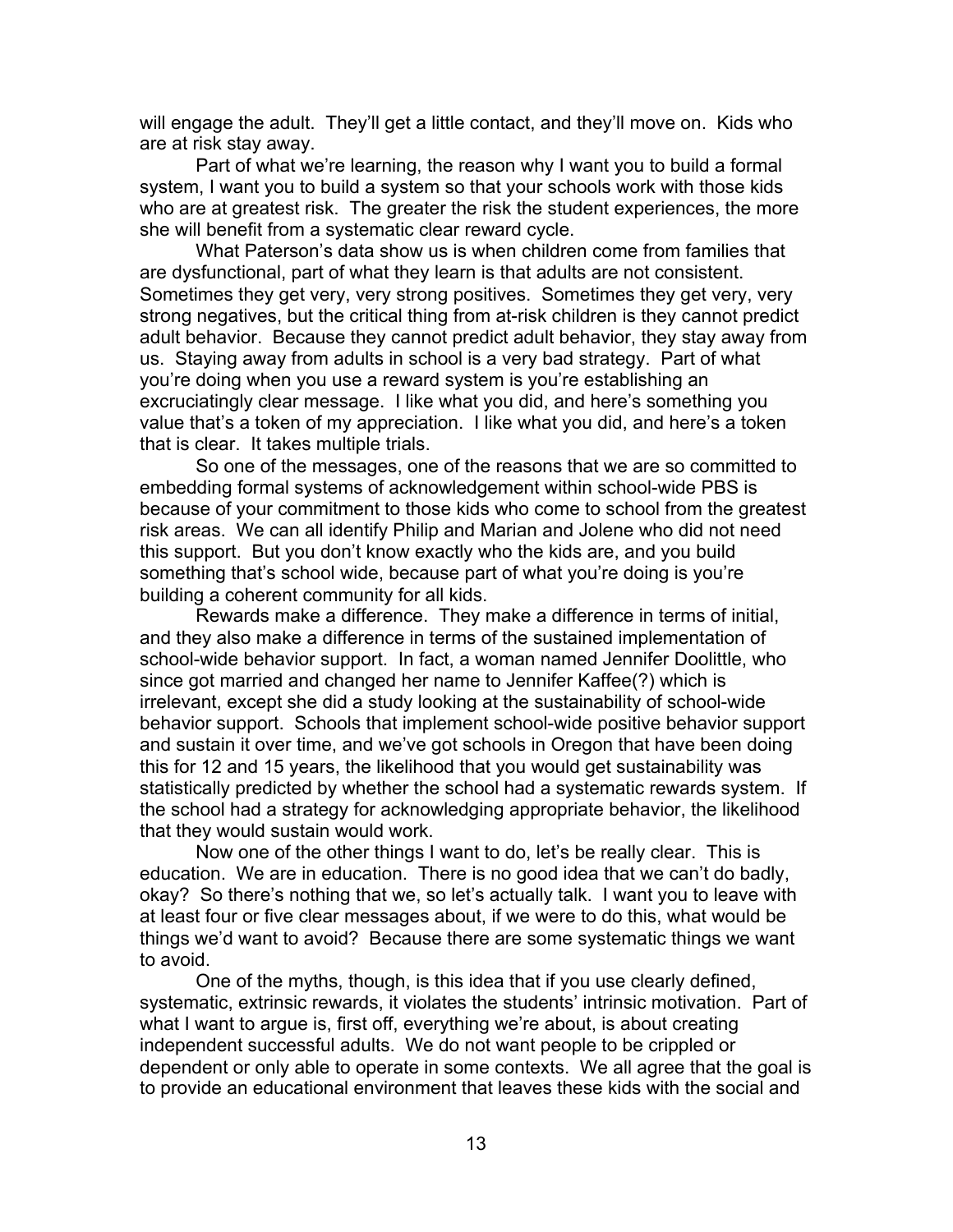academic skills that will allow them to be as successful as possible as adults when they leave the educational setting. We want them to have as many options as we can.

But if I thought that there was any evidence that this really violated something about them becoming independent, I would not support it. So partly what I want to do is I want to show you some of the research, because I think that this is something that, if you really believe that using external rewards violates or impinges on the development of intrinsic motivation, then that's a big problem. That's a big problem. The basic message that I want to give is, when you look across the research, it ain't there. All right? That's not the message that comes out.

Rewards can be used effectively in all school contexts. The other thing that's great, come on, can you really envision yourself doing this with high school kids? The answer is you do it differently but yes. We're currently working with 1,200 high schools. We work with high schools in Los Angeles, Chicago, New York, Kansas City. I mean, these are kids who cut you no slack at all. But if you work with them, if you start by saying, how do we create an environment that you want to be part of, if you build it that way, part of what you see is not just that the kids show up, not just that they're more engaged, but you see radical change in terms of the extent to which the adults identify the environment as a place that they want to be part of.

All right, so the other big message is this is not something that you only do with those kids who are in trouble. It's something you do with everybody. So those are the summary things. Let's get into what the challenge looks like. So here we go.

I know we're getting to the point here pretty soon where you're going to need to engage, but I need to get a little bit of the research piece out. So in part, if you're thinking about walking in and saying, whoa, we need to build a formal system for acknowledging the behavior of kids in our school, you should expect to get these kinds of worries. In fact, if you don't, I'd be very, very surprised.

In our school, the use of rewards is seen by several faculty members as expensive, time-consuming, unnecessary, and inappropriate. My gosh, by the time they're in seventh grade, they should know how to behave, right? You've heard that? Okay.

Rewards are fine for young children but are ineffective and inappropriate for us. Use of rewards will damage intrinsic motivation and actually result in reduction of desired behavior. In fact, D.C.(?) in 1999 summarized a body of research. Although rewards can control people's behavior, the primary negative effect of rewards is they tend to forestall self-regulation. The interesting thing is the people who actually do systematic research on self-regulation don't agree with that. So we'll come back.

The expectation of reward can actually undermine intrinsic motivation, creativity, and performance. A wide variety of rewards have now been tested, and everything from good player awards to marshmallows produces expected decrements in intrinsic motivation and in creative performance.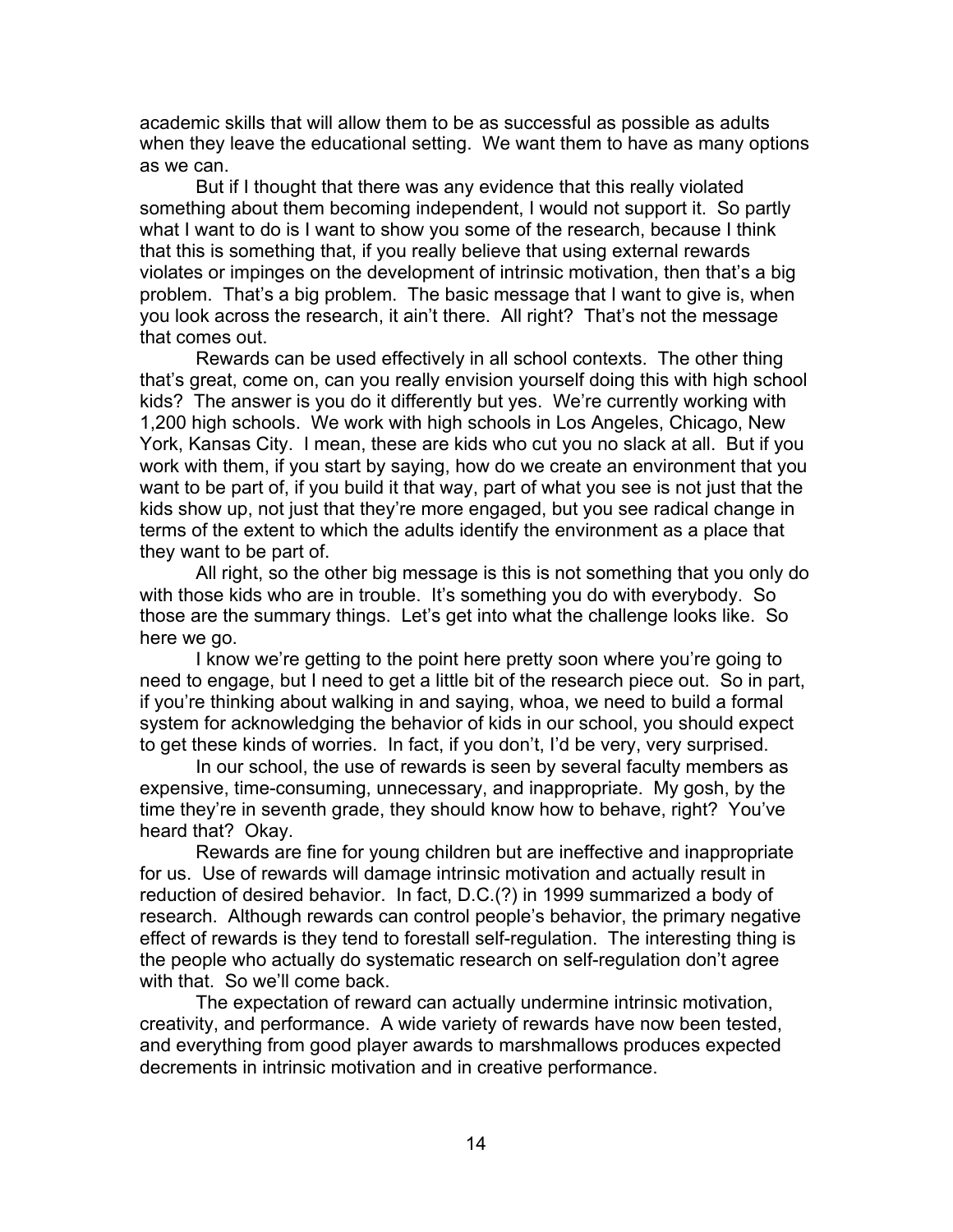Now let's back up. I mean, this is always, remember, this whole thing about reasonable people can disagree? Reasonable people can disagree, but it's really important to back up and know where all this comes from. It actually comes out of work that Harlow did in 1950 with monkeys. And Harlow was looking at Rhesus monkeys, and everybody knows the Harlow thing with the cloth monkey and the real monkey, but he did a lot of other studies. One of the things that he did is he found that monkeys who were within captivity would actually solve problems without getting any rewards, right? They weren't doing sudokus, but they were doing something similar. I mean it was actually pretty neat. You watched them solve. It was interesting. It was valuable. That research is what led him to talk about the concept of intrinsic motivation.

Now here's what's most important. I've read these studies. I've actually seen the videos of Harlow's study. What Harlow was talking about is that the task had intrinsic rewards, not that there was something inside the monkey that was reward. So what he really was talking about were tasks that were rewarding.

So D.C. in 1971, and he actually did several studies in '71, '72, '73, did a series of studies, and they essentially replicated some of the things that Harlow found. He took some of Harlow's findings and added to it. I know this may be a little more detailed than after lunch warrants, but I want you to have a sense of what this looks like.

Here's what these studies would do. They would take a fairly nonpreferred activity doing puzzles, playing cards, reading, doing something that these kids did not see as being a real, it wasn't drinking beer, all right? And these were college students. And they would keep track of how often they would do this just under normal, no consequence situations.

Then they would take half of the students and for half of them they'd say, look, if you'll do this, we'll give you a dollar. We'll give you a dollar every ten minutes if you do it. And they would keep track of whether they did it more if they got a dollar. Then they'd take the dollar away, and they'd say, okay, now let's watch how they do it.

So three phases. So two groups of kids. They would be doing an activity. Then second phase, one group would get a dollar or something else. They did it different ways. And then they'd go back to doing it the same way.

Well, here's essentially what the data would look like. So red are the people who get the dollar. Blue are people who don't, but they're the same. So here they are. This is before. So before they do anything, they look about the same, right? Now I'll give you a dollar for doing it. These people, they're just plugging along just like they were. But look at that. Those people go way up. Getting the dollar was a functional reinforcer, right? But here's the whole point. When you went back to here, the blue people stayed the same. The red people went down. That is the pattern, and it was repeated multiple times, that was used to argue that the intrinsic motivation decreased. Got it? All right.

Now since then, there's been a great deal of debate and discussion. I mean, these are academics, so everybody, there are 19 flavors of this discussion. There's over 100 studies that have been done. So what do we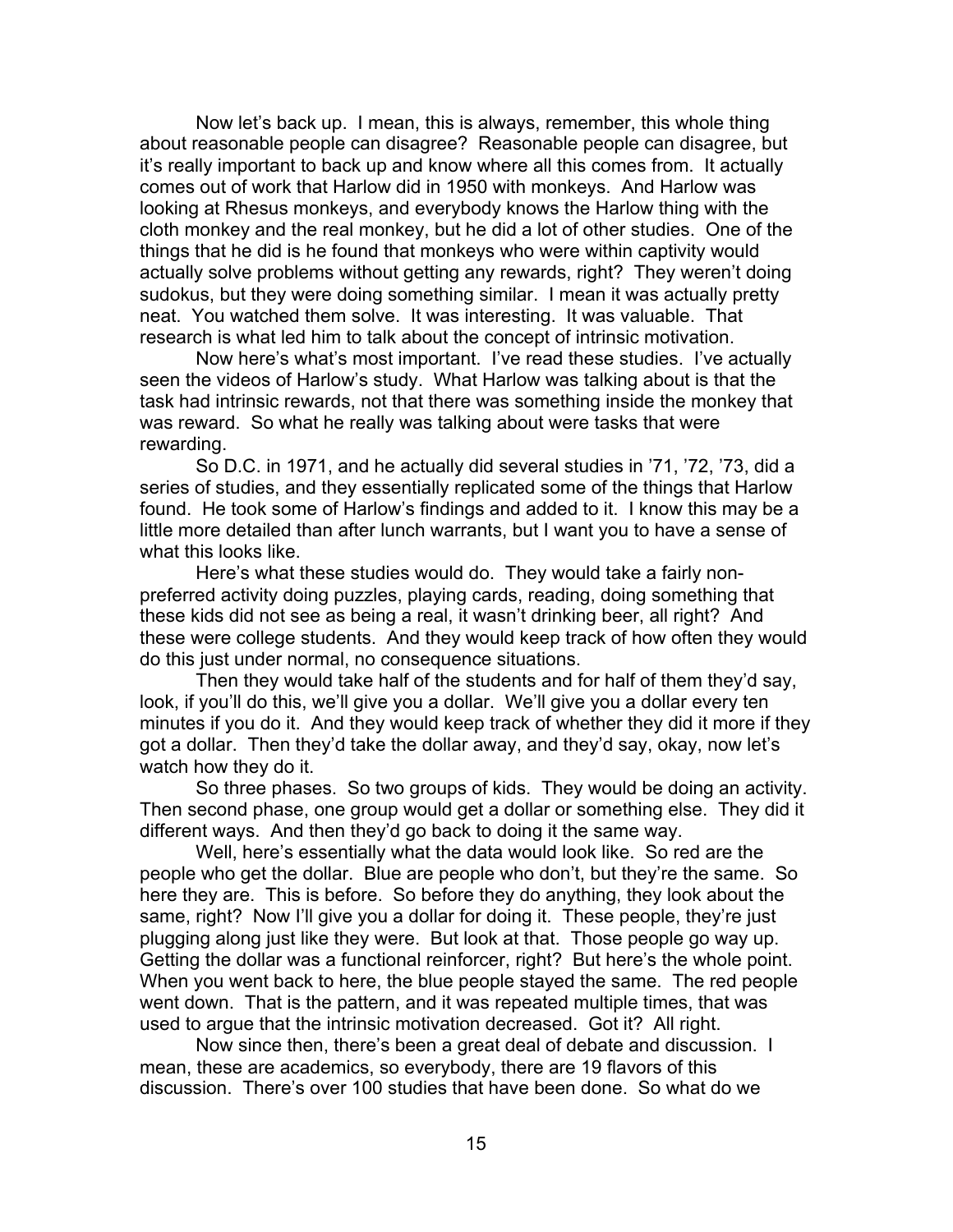know? Are you ready? This is the part that I really want you to remember. So let's start with what did we learn about how to do it the wrong way, and then what did we learn about how to do it the right way?

So here's what we learned about how to do it the wrong way. If you deliver rewards ambiguously, they have much less effect on behavior. So if you say, you get the Hershey Lodge pin. Ron, nice job, you get the Hershey Lodge pin, great. Okay, that was some, I mean, Ron, I've got to tell you, he has been longing for his very own Hershey Lodge pin for a long time. He's really pleased to have a Hershey Lodge pin, right? But it was completely unclear what he did to get it. So because the acknowledgement was delivered, it's ambiguous what it was for, it will have no effect on behavior. You reward behavior. You give acknowledgement to individuals to reward behavior. All right?

The other thing is what we deliver is not a reward from the learner's perspective. Right? So you come and you say, you know, you've really been doing a good job in class, and you get your own autographed copy of *Call of the Wild.* Right, right? To a kid who has real difficulty reading, it's not a reinforcer. In fact, getting something that is not a reinforcer and having it be called a reinforcer, you actually will try to avoid.

A punisher is actually anything that actually decreases the behavior. So essentially I get the book, *Call of the Wild*, and I think I'm going to do everything I can to never have that happen again. See the difference? This is, I mean, you laugh, but the number of times that I get stories from students describing what we do, it's important.

The other thing is partial rewards are delivered when a full reward is expected. So I promised that we'd be able to take a break, 15 minutes, but instead, you've done a really good job. You get five minutes, right? So now instead of getting a 15-minute break, what you get is a 5-minute break. The 5 minute break is a functional punisher, because a 15-minute break was expected. So in part, building expectations and not delivering is a punisher, not a reward.

Reward contingencies that actually create physiological pressure. I want you to worry about this, because we know when we teach math and reading, that building fluency is really important. If we build expectations that create such a level of physiological anxiety, then the contingency, this issue of doing the behavior that's going to be followed by a consequence, becomes a functional punisher, and kids will actually engage in behavior to avoid it.

So part of what I want you to get is I want you to get the sense that we can definitely do things badly. The other thing that is most common is I'm going to deliver a really big reinforcer, but it's only going to be, we're going to work on it. It's going to happen just a few times, and then it's all gone, right? So we're going to have a really big thing that happens. It happens this week. It happens this week, and then it's all over. So you'll get a spike in the behavior, and then everybody's lost. You haven't given them time to actually develop fluency of the response. You haven't given them the opportunity to learn how to get what that skill actually normally accesses.

So those are the things that we've learned. Rewards can be effective, however. They can be used to build new skills. Contingency of reward for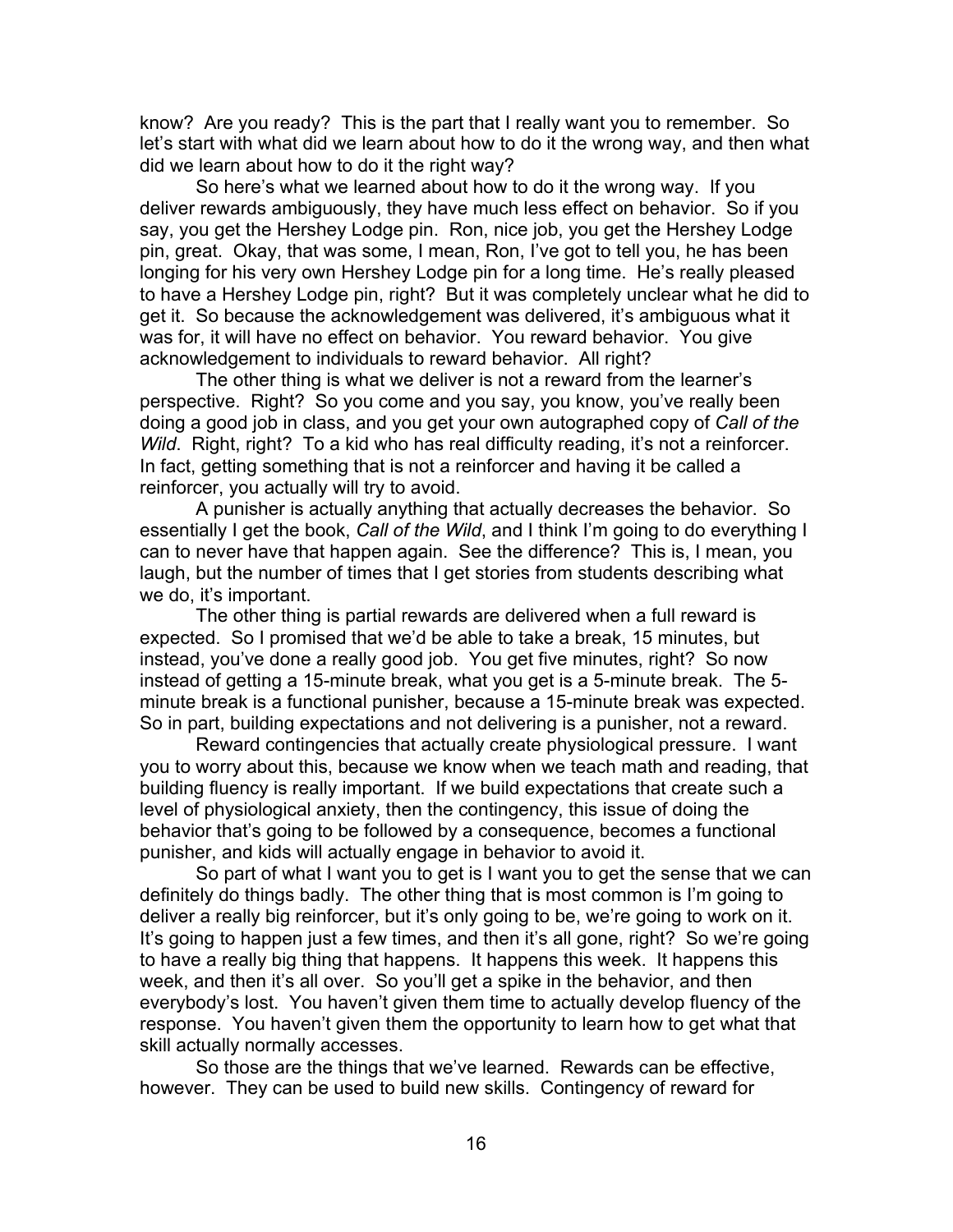specific behavior when they're gradually faded over time. Aiken, Little, Eckert, Lovett, and Little did a meta-analysis in 2004. They actually looked at about 75 different studies. These meta-analyses basically start showing us over and over again. Cameron, Banko(?), and Pierce, same basic idea. When you use rewards well, you get increases in behavior that sustain across time. When you use rewards well, you actually get increases in behavior. The kid accesses the natural environment, and they sustain well over time.

For high-interest tasks, verbal rewards are found to increase free choice and interest. You don't have to be giving out a car after every time they do well in an exam. Little things delivered more frequently is far more effective than big things delivered infrequently. The other thing that they found was that delivering rewards in different ways, think about whole school, classroom, individual. Don't rely on one trick. If there's one strategy, that locks in, there's always one way that works and other ways that don't. When tasks are of low interest, rewards actually increase free choice and intrinsic motivation on the task.

Programs that show increased intrinsic motivation are those programs that incorporate the elements of good comprehensive behavioral intervention, relatively immediate, generalization, individual intervention. The implication is that any blanket rejection of programmed reinforcement is entirely unwarranted.

All right, so this is not from us. This is from anthropologists, sociologists, psychologists, and educators who have been doing this stuff for a long time. And part of what I'm going through is I'm going through a number of different ways in which you can put these things in place.

Now one that we know best, and many of you may have heard about it. You're old enough. Remember when we were in school and you could actually get pizza tokens if we read enough stuff, right? So they actually did a study looking at, they went back and several years later looked at the extent to which kids said, or adults, people who are now adults, said that the Book-It program, where they would, if they read enough books, they would get pizza, whether that would work.

Here were the results. One, women read more, and women had higher intrinsic motivation. Obvious, all right. Neither being reinforced with money or pizza increased or decreased the amount that the college students read nor did it influence their intrinsic motivation for reading. Answers to direct questions about Book-It indicate that when kids, when they were children, it was intrinsically reinforcing for reading, the child will increase the speed and efficiency of their reading. And when they do that, reading itself becomes more reinforcing.

So when people were asked, and again, these are young adults, about whether the amount that they read, the enjoyment in reading, or the learning to read, did being part of the program decrease, have no effect, or increase? So amount read increased. Enjoyment, no real effect. Learning to read, they didn't give it a big plus. I mean, it wasn't something that you'd want to invest a whole lot.

When you say parent pay, what about if the parents said, we'll give you 50 cents for everything you read, right? Amount read went up a little bit. Enjoyment no real effect. I mean, partly, these are kids, the last thing they want to do is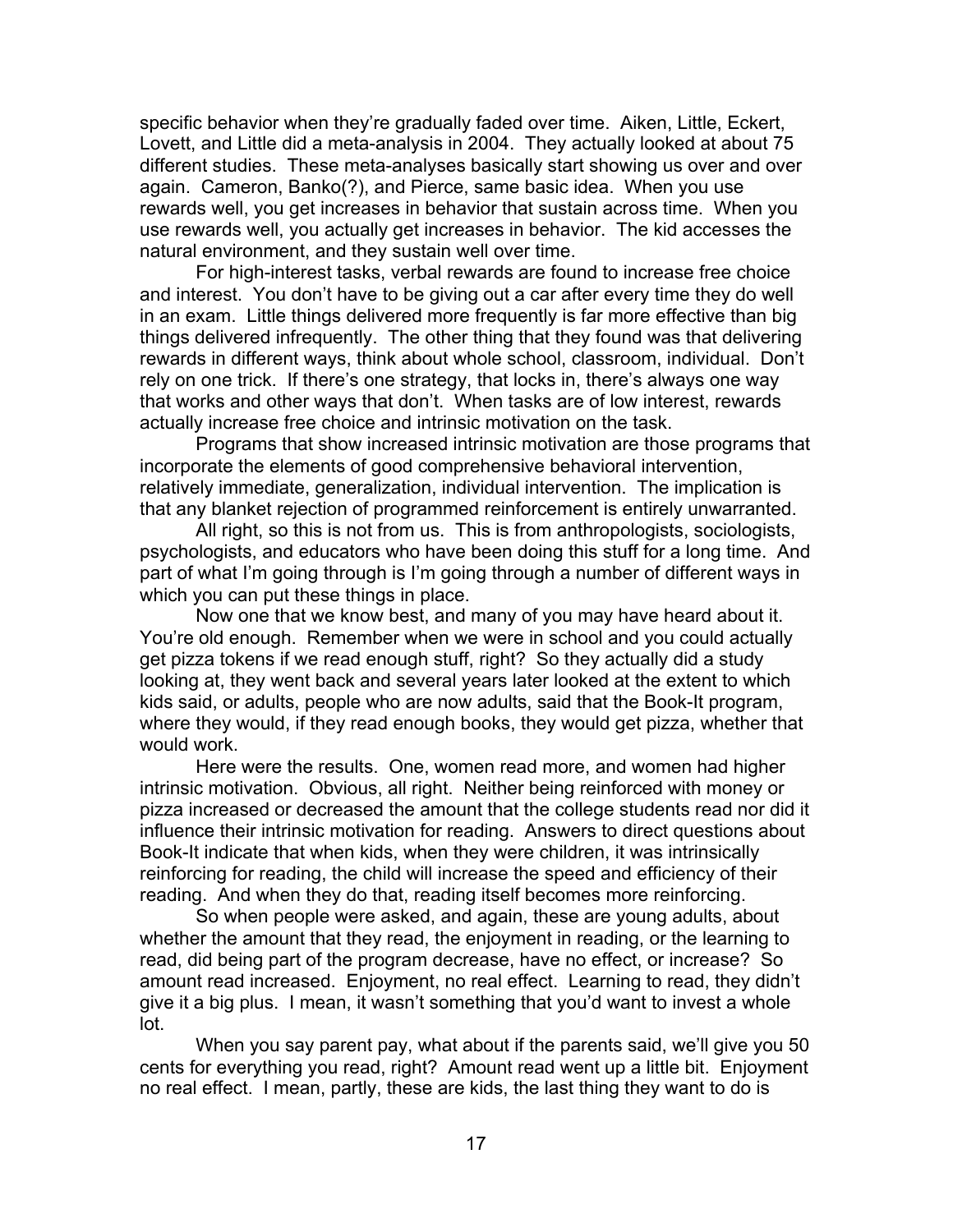admit that what their parents paid them to do was functional, right? But essentially, part of what they've got is the thing I want you to notice. There was no indication that those decreased interest, frequency, or effectiveness of reading.

Another thing that I want you to think about, let's take a slightly different twist. My older brother was one of the 100 top executives at Hewlett-Packard. And this is something that I got from some of his work. This is a study done by Buckingham and Kauffman in 2002 working with a Gallup organization. What they were interested in is they wanted to know what the best managers, these were *Fortune 500* businesses, right? Best managers in a business, what separates really good managers from people who are less efficient? And they interviewed a million workers, 80,000 managers in 400 companies. I mean, that's a stunning amount of interviewing, right? And if you would like, you can contact Buckingham and Kauffman, and for \$50,000 they will come and do a four-hour presentation.

If you don't have \$50,000, here's the answer. If you want to create environments where employees are effective, right, we're going to talk about businesses first. Here's what you do. The very first thing you do is make it very clear what is expected. Make it very clear. Second is give them the materials, time, and equipment to do the job correctly. Don't tell somebody a job and then not let them do it. And the third item on the list, look at the third item. Receive recognition each week for the work that they do. Regular feedback.

Now you can go through and take a look at the rest of it, but the message I want to give is we talk about, well, you know, recognition of appropriate behavior may not be something that's appropriate. These are *Fortune 500* companies. These are multi-billion dollar businesses.

I want you to think about changing the words up there from managers and employees to administrators and faculty. All right, as a faculty member, are you clear what's expected? Do you have the materials, time, and resources to do it successfully? Come on, has anybody acknowledged you in the past two weeks for doing things the right way? Have you built within your school not just a system for acknowledging the students, but a system for acknowledging the families, a system for acknowledging the faculty, a system for acknowledging the staff? Right? If we really believe this, we create environments where people get recognized on a regular basis, and it doesn't have to be expensive. It doesn't have to be difficult. It just becomes part of the culture.

If you're a teacher, if you ask your kids, do you know what's expected? Do you have the time resources and skills to do it? And has anybody acknowledged you in the past two weeks for doing things the right way? What did you get? What did you do? When students are in schools that use schoolwide behavior support, they can answer those questions.

Okay, so here's what I'm interested in you doing. I want you to start by self-assessing your school. I want you to think about the big picture, and I'm going to give you about five minutes to do that, and then what I want you to do is I want you to take from the big picture back to focusing only on the issue of rewards.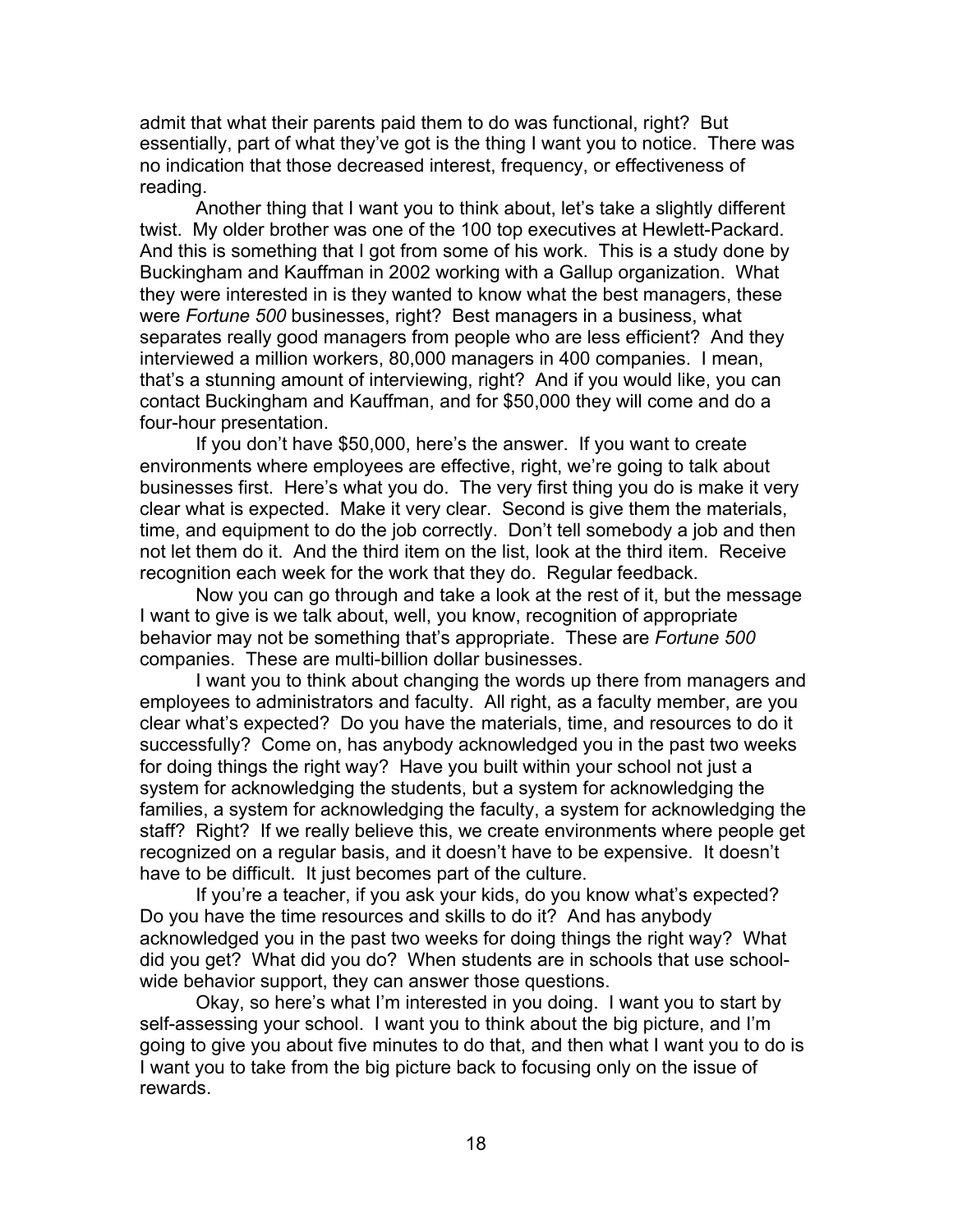So the first thing, I want you to think, if you've got this slide, use it. If you don't have this slide, it's big enough that you don't need it. You're going to have five minutes. All by yourself and only by yourself, I want you to start by using staff perspective. So make a square. There's a difference between squares and circles. If you have trouble with that, ask somebody at your table, all right? I want you to make a square, and if you were to say in your school to what extent are the behavioral expectations in our school predictable, right? So what that means is if you were to ask kids, and you were to say, what's expected here? They could do the first two questions. They could say these are the words and this is what it means. That would be a five.

If you went to a number one, it would mean the kids would say I don't have a clue. Numbers two or three, I was in Iowa, and Iowa's a state that has had many initiatives focused on behavior, and I was in a middle school, and I asked one young lady. I said, what are the expectations here? And she said, which ones do you want? The character ed pillars, the behavior support list, or the DARE . . . she said, I can give you all, but I mean, which ones do you want? Very confusing. That would be a two or a three.

So what I'm interested in, predictable, consistent. This big message that we're getting is use the whole school. To what extent are the expectations consistent across people, place and time? And let's be fair. Nothing is consistent everywhere, right? So it's okay. It doesn't have to be perfect. I mean, you're thinking of Mrs. Elliot thinking she is not, so we're going to get a one. That's okay, right? To the extent that you've got 80% of your people on board, that would be a five.

Positive, here's what positive means. Have we created the environment in which kids are being acknowledged for doing things the right way? And if we ask them, have you been acknowledged, 80% of the kids would say yes. Now we're going to come back. Many of you have been through training before, and you're wondering when I'm going to get to the four-to-one ratio and that sort of stuff. But hold on for right now.

Basically it's this. To what extent do you perceive the environment as a positive environment for the students, and safe means both physically and emotionally safe. To what extent? So the first thing I want you to do is a square from the perspective of staff. Then what I want you to do is I want you to think from the students' perspective, if you were to give them this and ask them to do it, make circles, then what I want you to do is to share that at the table. Are you clear what the task is? Go for it.

These are lots and lots and lots of examples. And you can go to the PBIS.org website, and you can download the manuals. You can download the strategies. You can download the ways in which elementary, middle, and high school students have built strategies. Some have used little stamps as a way of getting acknowledged.

One of my favorite is this pad. This is from an elementary school, and I want you to look closely at the pad. See that there's a whole bunch of blue pages, and then there's a few white pages. The white pages are office discipline referral forms. They say what the kid did, what she or he was doing wrong,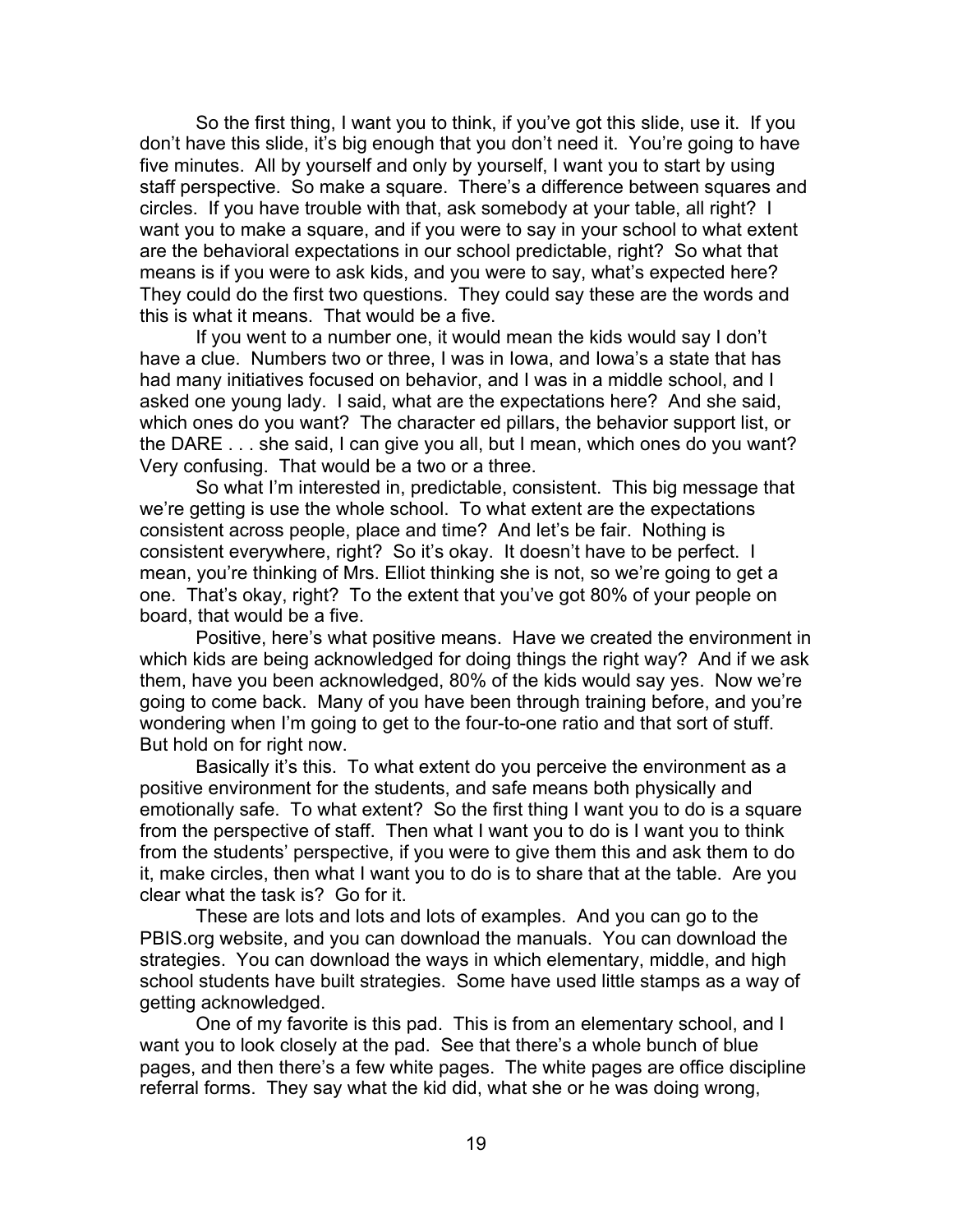when, and where. So you fill that out. That's the office discipline referral form. The blue are gotcha tags, gotcha being good. And it each case, it's who you got and what they were doing and which of the behavioral expectations they were doing well. Now notice when you look up there, there are about four times as many blues as there are whites. You know what this administrator did? Basically he said you don't get a new pad until all the blues are gone. You can get a new pad if all of your whites are still there and you don't have any blues. But you don't get a new pad until all the blues are gone.

Now that doesn't prevent somebody from throwing all the blues, right? But remember, this is not about, you know, you don't need to call in the guns. The idea is to create a context where the expectations are clear. I want you to do something. I want you to acknowledge. I want you to build a strategy in which you make it work. For this particular school, the faculty were overwhelmingly complimentary about this strategy.

There are different ways in which you can set it up and make it work. There are many schools that not only have a way in which the teachers can acknowledge the kids, but in which the teachers and the kids can acknowledge other adults. Building strategies and making that work is something that really is very, very helpful.

Now I told you I was going to share with you a little bit of the story from Michigan. This is, those of you who haven't been there, this is Michigan, all right? So this is the development of school-wide positive behavior support in Michigan. There are about 613 schools in Michigan that are currently using school-wide positive behavior support. Isn't that a great slide?

All right, so part of what I can show you, real quick messages. These are the first cohorts of kids, schools. So here's a group of 15 schools. This was their rate of office discipline referrals per 100 students when they started. This is after three years of implementing school-wide behavior support. This was a different cohort. You see the second cohort of 19 schools. They started much higher, but again, they got dropped. Third cohort, 34 schools started, and they also have dropped.

So first big message, implementation of school-wide positive behavior support was associated with a reduction of 20% to 60% of problem behavior. So why do this? In part, students behave better.

But they also kept track of their literacy performance. Now some of you are aware of like oral reading fluency as an elementary school index. And when you keep track of how fast kids are reading, the question is are they making benchmarks in oral reading fluency? And these are Dibble's data. So this is the proportion of students who are meeting expected standards.

Here's what I want you to think about. Think about the number of schools that you're associated with that for five years in a row the average rate of literacy performance increased. Remember, you've got new kids each time. This isn't just that the kids got better. It's that the school became a more effective learning environment.

And take a look at cohort two. Take a look at cohort three. Take a look at cohort four. You know how there's always this problem with something like this.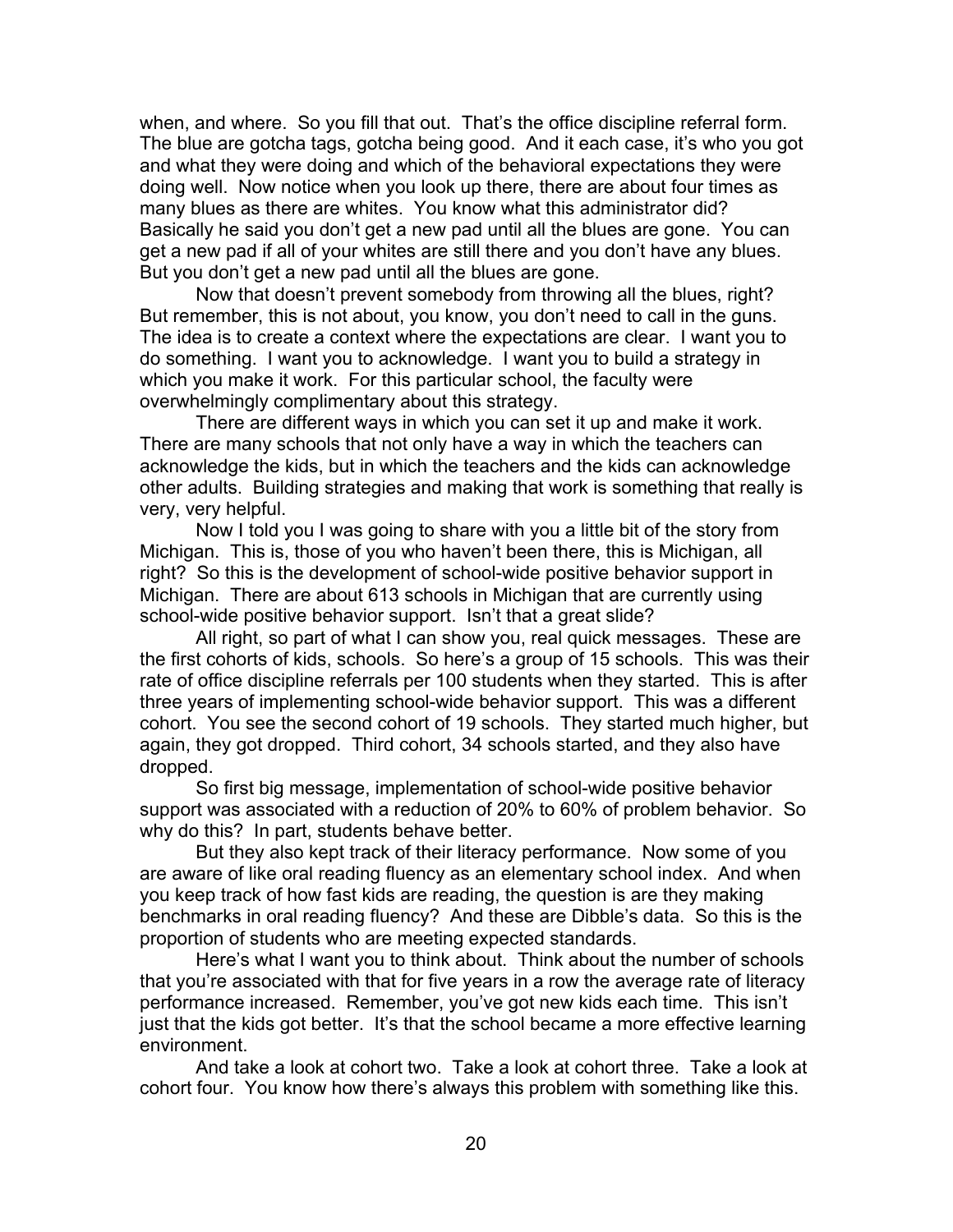You can always find ten schools and make them look good. But what is the likelihood that you'd get that pattern of performance, not across a few kids, but across 62,000 students?

Now part of what we're really interested in, remember this theme that the reason I want you to be interested in acknowledging behavior is that it will work with those kids who are most in need. Well, take a look at these data. These are their data for those kids with the most extreme literacy needs. Those kids needing red level supports, behaviors when down, academics went up, and the kids needing both literacy and behavior support in the red level decreased. Those are the sorts of things we're interested in.

Here's another story about remember the whole idea of looking at the whole school. So these are standardized tests. So this is the state's literacy standardized tests for fourth grade, and these are across six years, the district average, the average number of fourth graders who met the benchmark standard. Make sense? All right, so here's our little blue school. See the little blue school? Not doing as well as the district average, right?

Well, we all know what it feels like to not be doing as well as the district average. Not good. This is the point, in Michigan, they call school-wide positive behavior support My Blissy(?). My is Michigan, and behavior, literacy, systems, right? So part of what they look at is in that first year, that's when they implemented, they got it in place the second year, and these are their performance after that.

So part of this is tying back to the academics and to the literacy. Now this is a little, this is not hard data, but this is from a young woman who is currently going to college, or high school, she's going to high school in Kansas. And in September, she sent this letter to her Jackson Elementary School teacher in Oregon. And Jackson Elementary has been using school-wide positive behavior support for about 11 years. So if you read it quickly, well, those of you in the back can't read it, so I'll do it.

It says, I write to you today as a former Jackson Elementary School student who wishes to convey her fondest of gratitude towards a fantastic school. As I grow older and move from state to state, I never forget my roots and where my future began. Though I had only attended Jackson for roughly four years during kindergarten through third grade, I realize now that those years were just as important as any other, and I'm proud to say that I was once a Jaguar.

Without further ado, I would like to state that nine years later I still remember your kindness, your positivity, if that's a word, and most of all the three R's, respect yourself, respect others, respect property. Those three lessons have stuck with me and throughout the years from age 8 to 17 and have bettered me as a human being. In essence, I simply drop by to express my thanks and to reassure the staff at Jackson Elementary that their hard work does not go to waste. Even the simplest of actions or words can spur on a revolution. Thank you very much for giving me the opportunity to live my life to its fullest. Sincerely, bump, bump, bump.

All right, so clearly a Margaret Mead aficionado. The interesting thing, I showed this to my staff at the university. Five of them went and wrote to their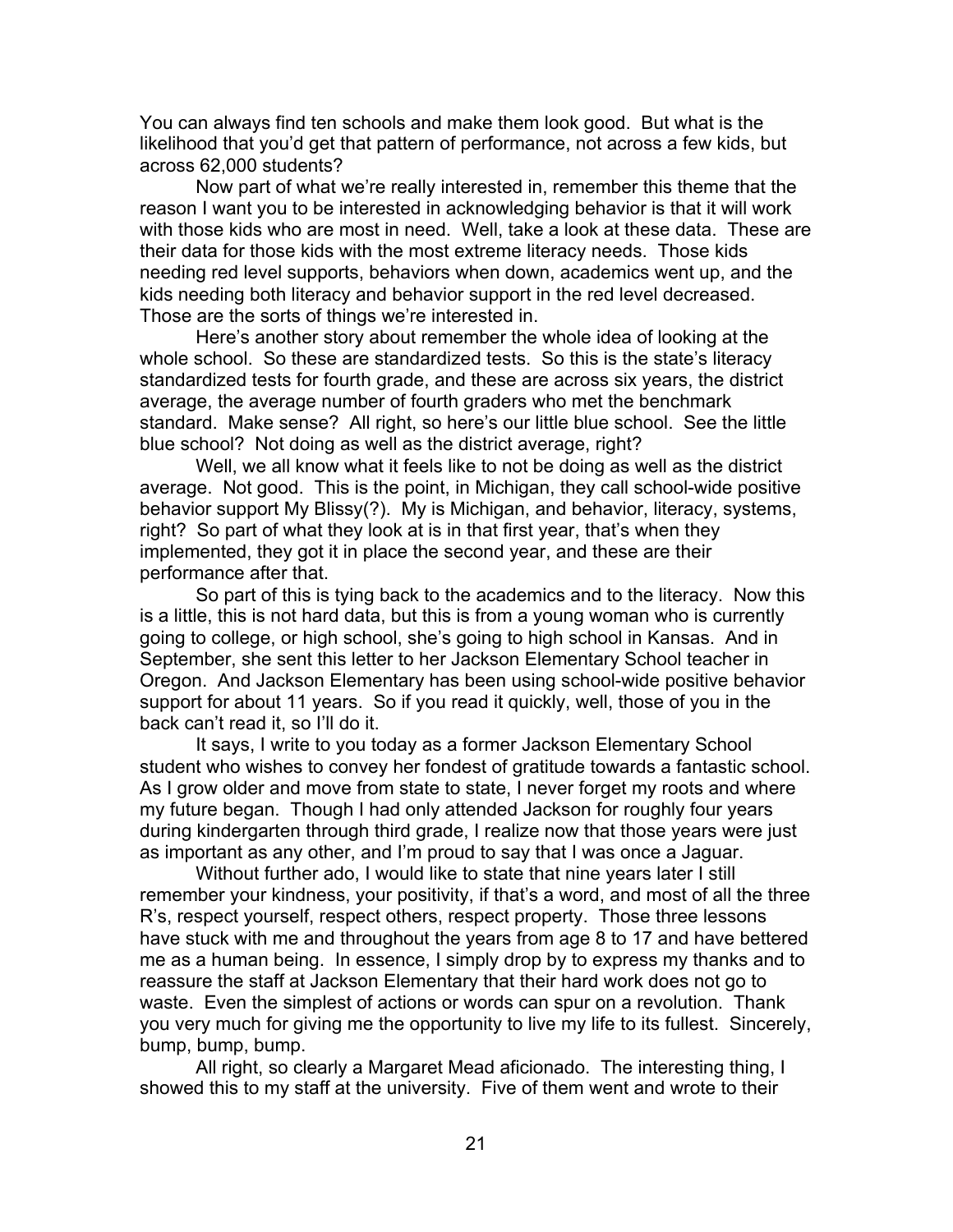elementary teachers. This is, at some points, we've all got the stories about where you touch an individual kid. But what I really want is I want you to have the sense of how we can move to make things much more effective at a larger level.

So here's essentially some key messages that I think would be helpful. Build recognition systems at multiple levels, whole school, classroom, individual, faculty, and staff. In general, and you don't have these slides, in general, when you build these, one of the things that I want you to move away from is the idea of acknowledging one person without that benefiting everybody else. My bet is there are at least 20 examples in this room where we can talk about building school-wide, classroom-wide, or system-wide acknowledgement strategies, but what actually happened is each time we did it, those kids who learned and graduated and got something, what they got actually benefited the whole class or the whole school. Look at way in which benefits of one benefit all.

So think about in the classroom. The classroom systems where if I do something well, I add to the box. When we collectively get a number in the box, we all get something. We even have something in kindergarten, first, and second where instead of giving out tokens, one of the things we use is there are these little wrist things for making potholders that are elastic. You know? Yeah, she knows. So check with her, if you don't know about those. So when we say, hey, man, you're really doing a good job, and you get to put one of those on your wrist, at the end of recess or at the end of the day, all of those go off and go into something, right? When we get enough, then the whole class gets something.

So the point is one person getting acknowledged benefits everyone. One person getting acknowledged benefits everyone. Now there are variations on the theme. It's always nice when the student has something they can take home and the parent says, well, where'd you get that? So well, I was behaving brilliantly and doing things in a way that was really highly acknowledged and recognized and appreciated by the adults in the school. And I have a phone number in case you want to call them, right?

So in part, the messages that I want, and there are no here's the best way to do it. The one thing that we have learned over and over, partly from the classroom management pieces is when you build reinforcers in a classroom situation, when you're using feedback to change behavior, you want to acknowledge people at least four times as often as you deliver corrections or reprimands.

The four-to-one ratio comes from work from a guy named Bud Fredericks. And he worked primarily in elementary, preschool, and middle school. There's also similar work that was validated by a person named Glen Latham in Utah, and his numbers actually were a little bit higher. But if we take the most conservative, if the basic message is if you want to ask the students is this a positive environment, is this really an environment where the respect, responsibility, and trustworthiness is acknowledged, then what you need to look for is you need to look not just at the extent to which the kids are getting acknowledged a little bit but whether they're getting acknowledged at a rate that actually works.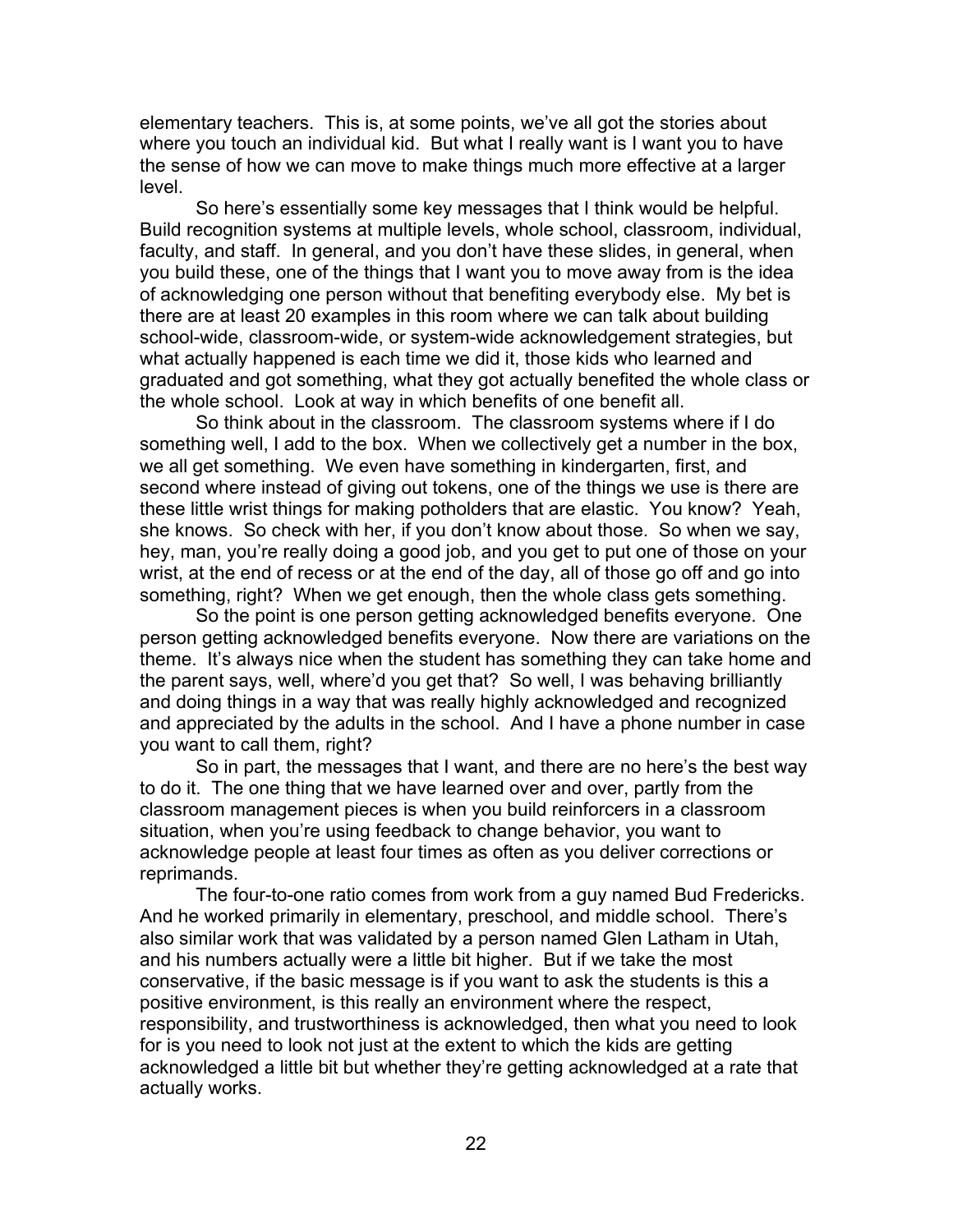The interesting thing, look at his face, right? Now with that particular kid, this is in, there's another school. It's called Bad Axe Elementary, all right? And you've got to deal with the community, right? Okay, so in part, when you ask these kids what were you acknowledged for, every one of the kids in Michigan was able to say what they did. Sometimes they just used the behavioral expectations, but most of the time, when I pushed beyond the behavioral expectations, they can actually tell you what worked. And I said, well, what happens to this particular kid? What happens when you don't do things the right way? And he said, it's very sad. Now I didn't go into what being very sad was, but the point was everybody knew the expectations. The kids were invested in each other doing well. The students were invested in each other doing well. Big messages.

Well, let me stick with the four-to-one ratio just for a little bit. The four-toone ratio also comes from psychology and sociology. A guy named Gottlieb was doing research with couples in Washington State, and he was actually interested in the way that couples interacted and the extent to which young couples would stay together. So what he did is he brought them in and he had them talk about difficult subjects. They talked about politics, and the talked about money, and they talked about sex, and they talked about things that would create dialog. And he kept track of how they interacted with each other. And he kept track of these people over about an 18-month period. They kept track especially of whether the couple broke up, right, whether they separated.

And their hypothesis was that couples that said nice things to each other would stay together. Couples that criticized each other would not stay together. It turned out that was not the case. Many of the couples that stayed together had very high rates of critical comments of each other. The critical demarcator was whether they maintained a four-to-one ratio of positive statements to negative statements. So you could say negative statements. They could have high rates of negatives, but when the couple stayed together, they also had very, very high rates of positives. So there was the ratio was not one to one. It was four to one.

Now for those of you who are dealing with couples things, there's a quick caveat to that which is there are some things that you just can't say, all right? If you look at him and say, you know, I think you are fundamentally rotten at the core of your soul, you can't then say, but I like your shoes. You know, it doesn't.

That work actually led to some of the work that Bud Fredericks did. Part of what he did that was so important was to ask the students about the level of whether things were positive. Do teachers acknowledge kids for doing things well? That's the question. Do teachers recognize kids doing things well? If you acknowledge at about the same rate that you correct, they will score it as a highly punitive environment. The kids score the environment as being positive, right? In elementary school, she is nice. In middle and high school, the extent to which they think the teacher is a good teacher, if you maintain at least a four-to-one ratio.

So part of what we've learned from that process is build acknowledgement systems that are simple and efficient. Remember that it's 70% for the students, 30% for the adults. Make it easy for the adults to acknowledge the kids.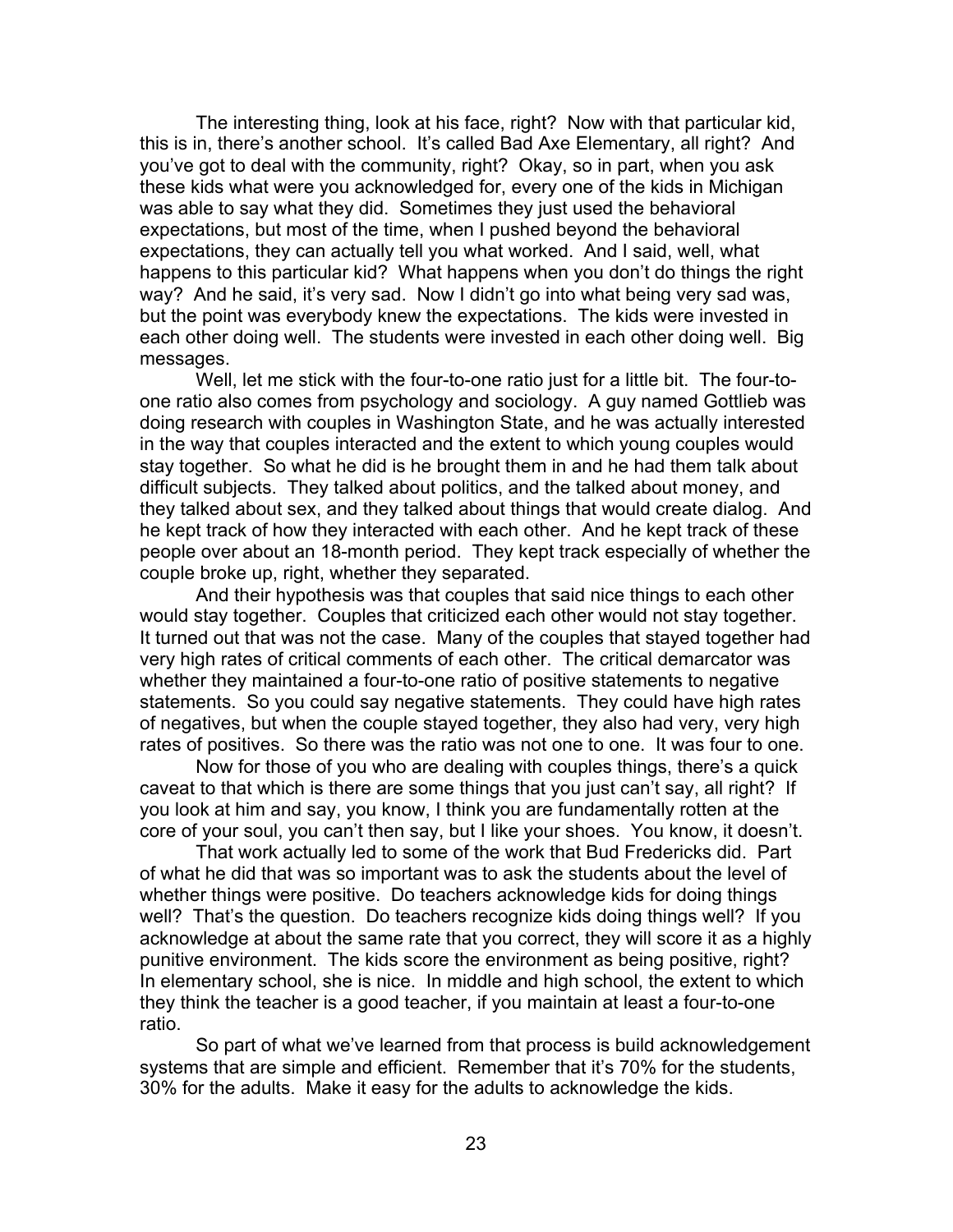Second, use multiple strategies. Don't build one thing, you know, like the kid of the week. So we've got kid of the week. Now we've got a reinforcement system. Not good enough. Kid of the week is great, but you need some other strategies. In most cases, think about what you do at the whole school, what you do as the classroom, what you do with individual students.

In every case, acknowledgement of individuals should benefit the group. In every case, acknowledgement of individuals should benefit the group. Her success is to our benefit. When I do well, I get to put a star. When we get enough stars, we all benefit. When I do well, I get to, in second grade, put one of the colored marbles into the jar. When the jar gets up here, we all benefit. See the idea? So basically what you're doing is over and over again you're building strategies that are focused on community. This is a culture. What you want is you want kids to be invested in doing things well.

Quick example. I mean, everybody thinks this stuff won't work. In middle school, one of these schools that we worked in had sixth, seventh, and eighth. And this was one of those classic things where they had a school building that was designed for 300 students and had 605, right? And when the sixth graders were released, they had sixth grade lunch, seventh grade lunch, eighth grade lunch. And when they were released, they would walk down the hallway and go to lunch. Everybody had been taught be respectful, be responsible, right? Being respectful and responsible in the hallway means walking on the right quietly, right, except when they were going to lunch, they were just getting out. They were low blood sugar. They had not had much social contact. It was great to be going for lunch. Talking in the hall was disruptive for everybody else.

So part of what the school did is they sampled the staff and they said, is this a little thing or a big thing? And the faculty said this is a big thing. Help us out. So they said, why are people being noisy in the hallway? They don't go out in the hallway and think, my goodness, let's make noise and disrupt the seventh and eighth grade class, right? Why are they being noisy? They're being noisy to get social contact, right? They're interacting with each other. So what they did is they said we can post people in the hallway, and we can punish being loud. But what that creates are little pockets, and we don't have the people. That's not efficient. We already have somebody in the hallway who's using the S and D routine, the shh, shh, shh, detention, shh, shh, shh, detention, shh, shh, shh, detention, all right? And that creates this little pocket of quiet around her, but that's it.

So what we did is we said, look, let's do this. From now on here's the deal. If you can go three days in a row by going down to lunch quietly, we'll add five minutes at the end of the next lunch or the end of Friday's lunch, five complete extra minutes of unbrokered social contact with your peers, okay? And so instead of having the teaching assistant going shh, shh, shh, detention, what I did is I bought her a decibel reader. And she would be out there, and she would be keeping track of the amount of noise going down. And she would then post the median decibel. She didn't actually know what median was, but it just read out, right? And actually, she was a *Star Trek* person. I had to tell her it doesn't do anything to them. But I don't think it, anyway, here's the point. The point was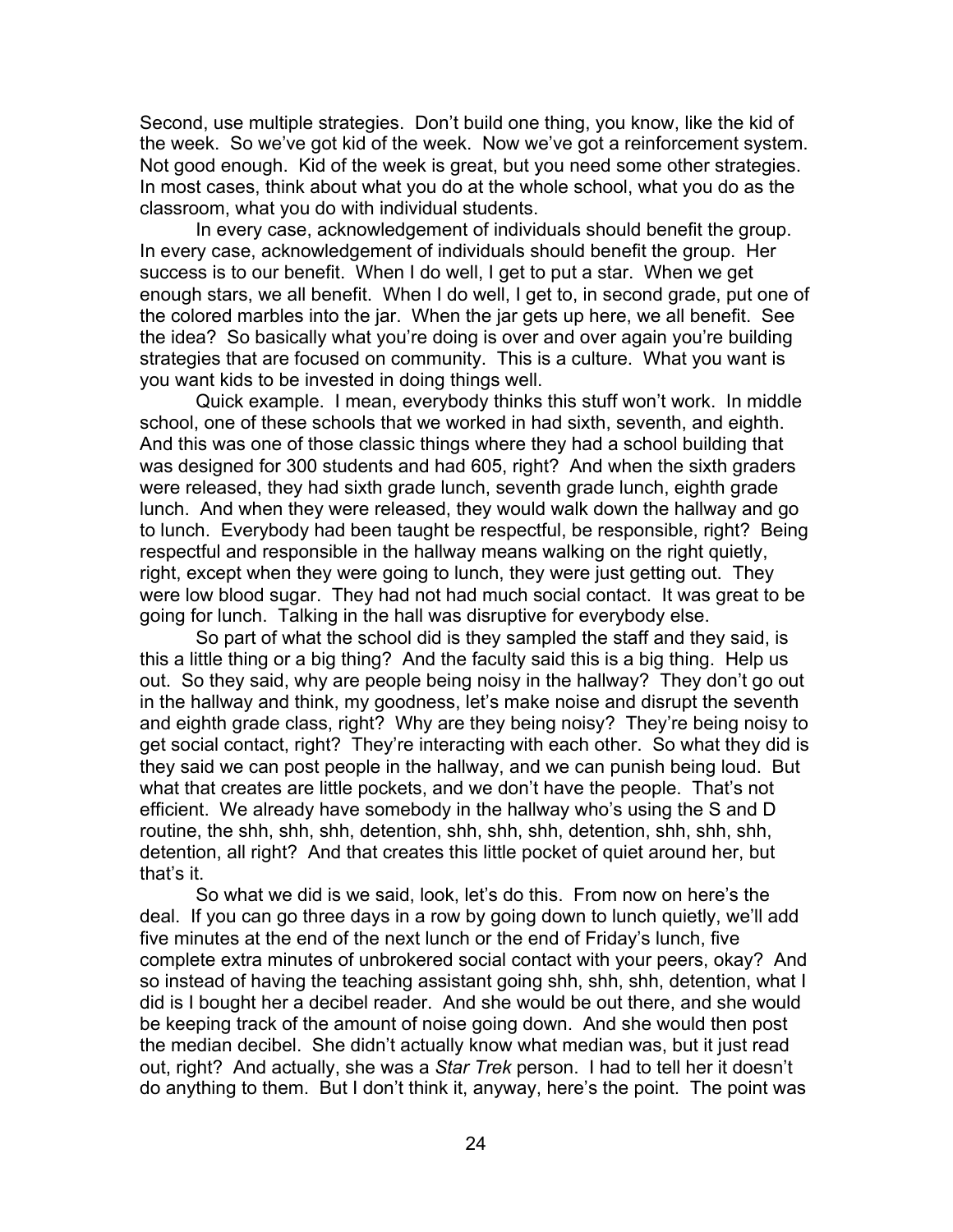for all grades what we got was reduction in problem behavior going down to lunch.

The reason was not because we retaught and redefined. The reason was when kid A started being noisy, kid B said, shh, not now, because I want five minutes with the cute kid in room nine, right, and I don't want you to blow it. See what happens? By changing the social context, by making it something that everybody was invested, it altered what people were doing. Ah, here's Bad Axe Intermediate. Yes, I knew. So in part, think about ways in which you can build the structures that work.

Individual kids, individual kids, you go to individual kid systems when you have a student who is confused, and she or he needs much more precise feedback. Part of what you're going to do is individual kid systems should almost always be brief, because you should bring the kid up to a level of fluency that then she tags in to what the remaining system looks like. So here's Serena. Take a look at Serena.

Problem behaviors, she was engaging in high rates of problem behaviors, not coming to school. We introduced the individual reinforcement system. You can see her, this is her check in-check out data, the proportion of points that she was getting. Part of what we were able to do is within about a month and a half, six weeks, we were able to shift her off of that system. She had developed a pattern, and the pattern, as with all check in-check out systems, should move to self-management. Check in-check out is designed to be a structure where every time you put somebody on check out, they should be able to fade to the point where they move into a self-management system.

Now part of what I also want to put on the table, I really want you to do this. I mean, this is not just a feel-good message. If you build a system so that we also are having ways in which we have, and you don't need to be, don't overdo it. But if you had, think of something where what you did was there was a way in which you could say many thanks to Elliot for bump, bump, bump, bump, bump, right? And you simply post that. Little forms of recognition and figure out what works. Do what works within your system. My staff have actually done this. We do this at the university, all right, and we build it, we set it up, it works. It takes very little time and effort, and people really value the system. There are people who can make food. Making food is consistently a highly valued behavior, all right? This is actually food. This is the traditional green, yellow, and red triangle made into a food substance or a simulated food substance, all right?

So basically part of what I'm interested in you doing is I would like you now to take some time, and here's the activity that I'm most interested in you following through with. What I would like you to do is let's start with this. Let's make an assumption that you are interested in students being respectful of each other and of adults. Now notice those are two different things. I want students to be respectful to adults and respectful to peers. Pick the grade level that's most relevant for you and define a strategy for recognizing appropriate behavior at the whole school, at the classroom level, and for individual students.

So as a whole school, what would we do? In a classroom system, what would we do? For individual students, what would do? And then, pick one of the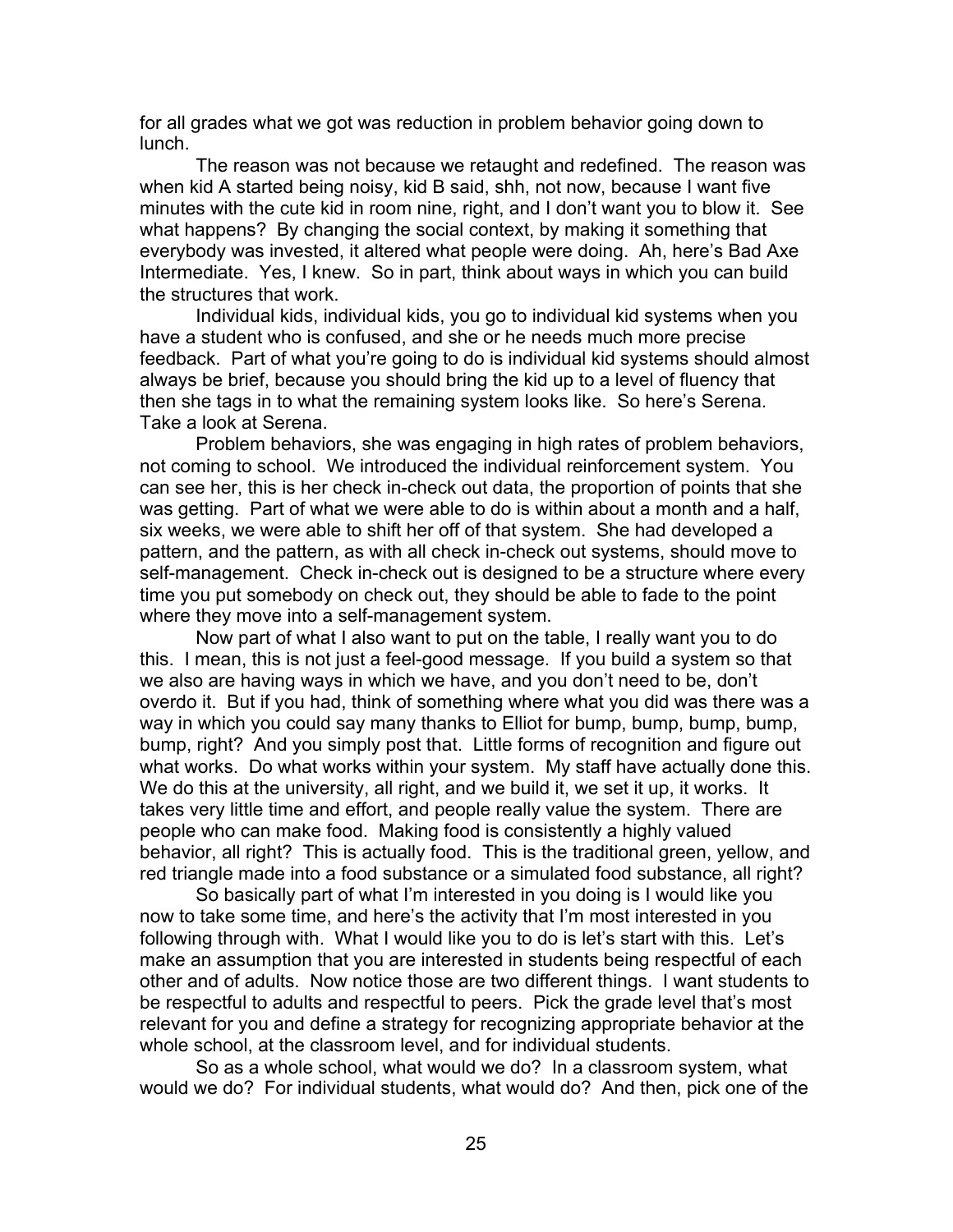other cells. Pick classroom for middle school or individual student for high school. Pick one other cell just to have a feel for how it would be different in that other cell. So one column plus one cell, four cells total. Are you clear? And you can do this as a team. You can do this as individuals. But what I want you to think about is my hope is about 80% of you already have at least two of the cells that you could fill in. You're already doing things where you should be able to fill in two cells. So what I want you to be thinking is what do we already do? What would we add? How would it look different at a different grade level? Are you clear? All right, go for it.

All right, we've got about five or six more minutes to pull things together. Here was the purpose for what I wanted to ask you to do. The feeling that I hope you're going to take away is, one, we already are doing some things really well. I mean, that's one of the things I really want you to see. Second, I want you to start thinking about ways in which you can expand the systems. Now I've focused on whole school, classroom, and individual. My bet is that some of you added another row and you put faculty and staff, all right? Good for you. All right, anybody who did that gets an extra cookie.

Now the real piece that I want you to think about is the extent to which you're building an environment where it is absolutely clear to everybody that we are a member of a learning community. Build an environment that is predictable, consistent, positive, and safe. Do not use recognition as a way to coerce. Use recognition as a way to acknowledge, to teach, and to build fluency. Part of what you're doing, you can do recognition in so many different ways. You don't have to always have tokens. You don't always have to have something you give. In fact, with most kids, what they want more than anything is your genuine personal acknowledgement.

The thing that I want to add, though, is for those kids who are at real social risk, they have trouble understanding the behavior of adults. Being clear is really important. So it's not either/or. It's you should always be delivering genuine social acknowledgement. But for some kids especially, it is really important to have concrete symbolic structure that allows them to pull it together. Look for ways in which you can do that so that everybody benefits. Look at ways that you do that so that the other students are actually prompting, supporting, and teaching the appropriate behaviors that you're looking for. Doing that is a critical part of building a community environment that is what we think about when we talk about positive behavior support.

So essentially I'd go this far. We place students at great risks if we do not use formal systems of acknowledgement. It's not just that it's good. We place them at risk. The claim that rewards are dangerous is vastly overstated, but let's be humble. There are many ways that we can use rewards badly. One of those is to not give them at all. All right, rewards can create reduction in problem behavior. They can be delivered globally, delivered in a manner that creates. We can do things that make things work.

So in part, I really want you to walk away with a sense that this is something that is doable, but it needs to be done with discretion. It's something for which we have a huge number of examples that you can download off the